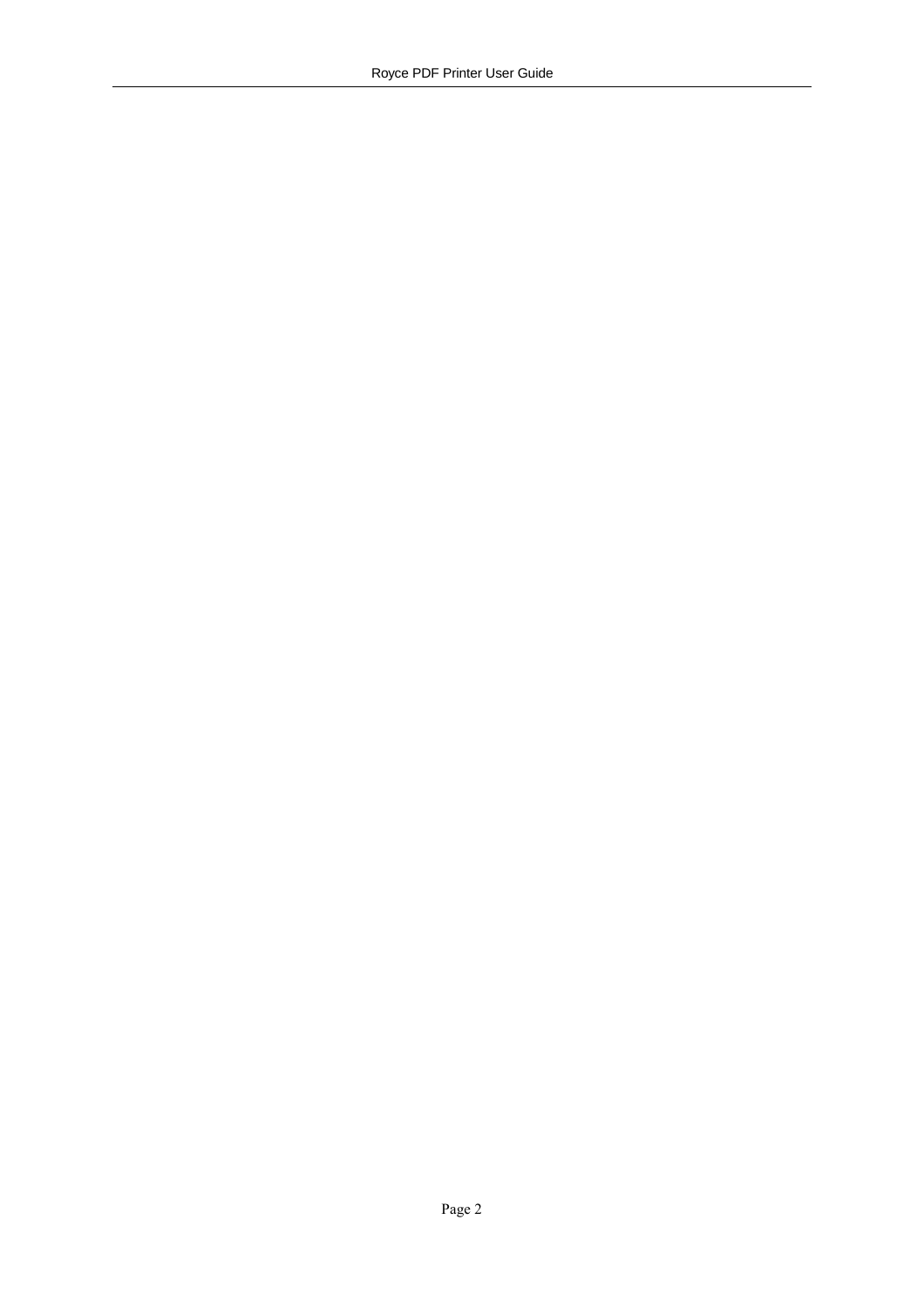## **Table of Contents**

| <b>Royce PDF Printer</b>                   | 4              |
|--------------------------------------------|----------------|
| <b>Trademark and Copyright Information</b> | 4              |
| <b>Printer Basics</b>                      | 6              |
| <b>Major Features</b>                      | $\overline{7}$ |
| <b>Printer Engine Capabilities</b>         | 9              |
| <b>System Requirement</b>                  | 10             |
| <b>Create PDF</b>                          | 11             |
| <b>Document Properties</b>                 | 13             |
| <b>Overwrite Options</b>                   | 14             |
| <b>General Settings</b>                    | 15             |
| <b>Image Compression</b>                   | 16             |
| Font Embedding                             | 19             |
| <b>Color Management</b>                    | 21             |
| <b>Document Security</b>                   | 23             |
| <b>Output Options</b>                      | 25             |
| <b>PDF Attachment</b>                      | 27             |
| <b>Remove Watermark</b>                    | 28             |
| <b>Technical Support</b>                   | 29             |
| <b>Frequently Asked Questions</b>          | 30             |
| <b>Purchase &amp; Order</b>                | 33             |
| <b>Online Purchase</b>                     | 33             |
| <b>Purchase Order</b>                      | 35             |
| Other Ways of Order                        | 36             |
| <b>Installer Customization Tool</b>        | 37             |
| <b>Driver Deployment Tool</b>              | 41             |
| <b>PDF Server Management</b>               | 43             |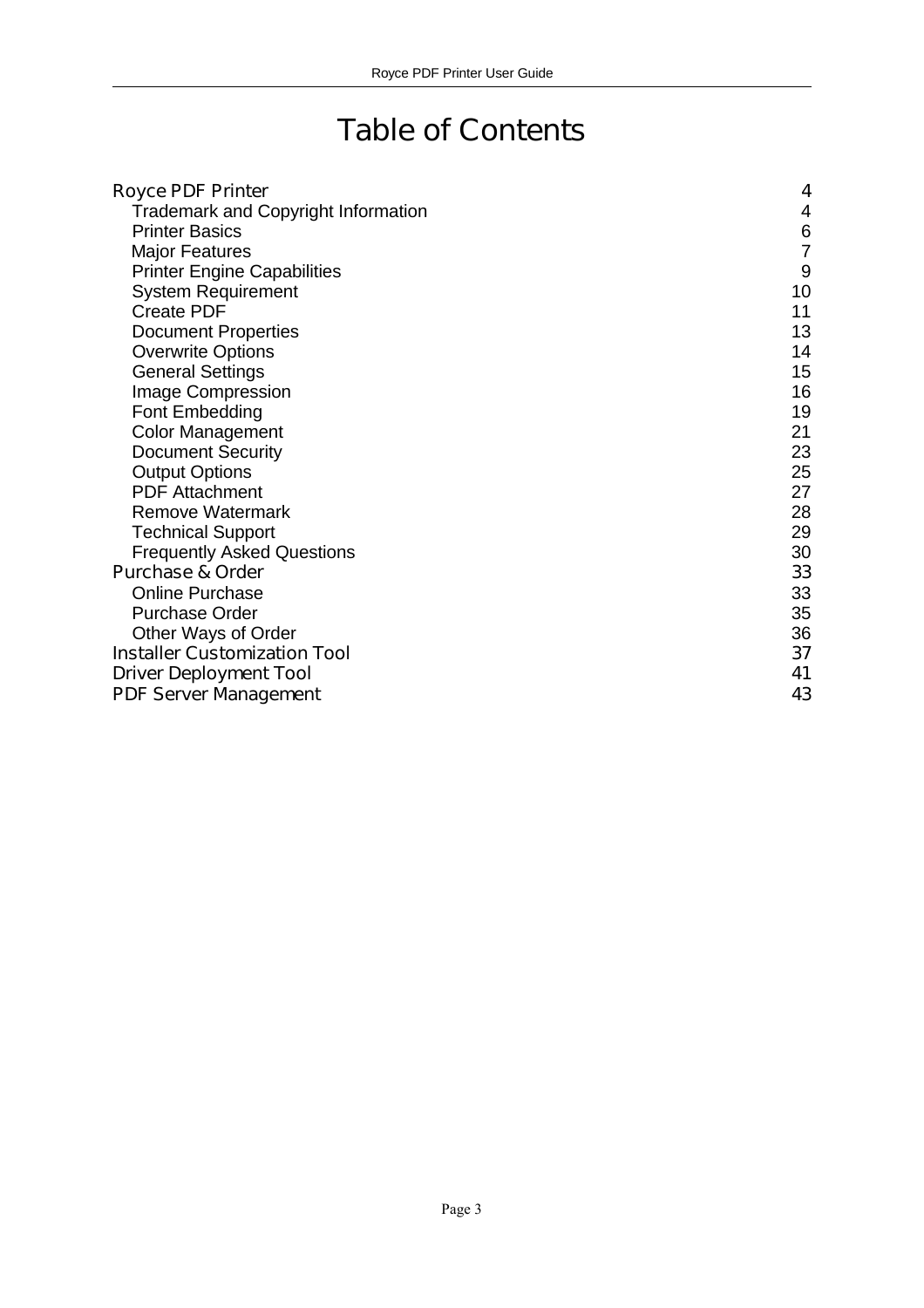## **Royce PDF Printer**

| ( ) ( ) all > Control Panel > Printers |      |              |        | Search   | Ü<br>$\Box$              |            |
|----------------------------------------|------|--------------|--------|----------|--------------------------|------------|
| Organize v B= Views v B= Add a printer |      |              |        |          |                          | $^{\circ}$ |
| Favorite Links                         | Name | Documents    | Status | Comments | Location                 | >>         |
| More »                                 |      | Fax<br>Ready |        | leady    | <b>Royce PDF Printer</b> |            |
| Folders                                | ㅅ    |              |        |          |                          |            |

### **Royce PDF Printer**

#### **User Guide**



## **Trademark and Copyright Information**

**Copyright and License**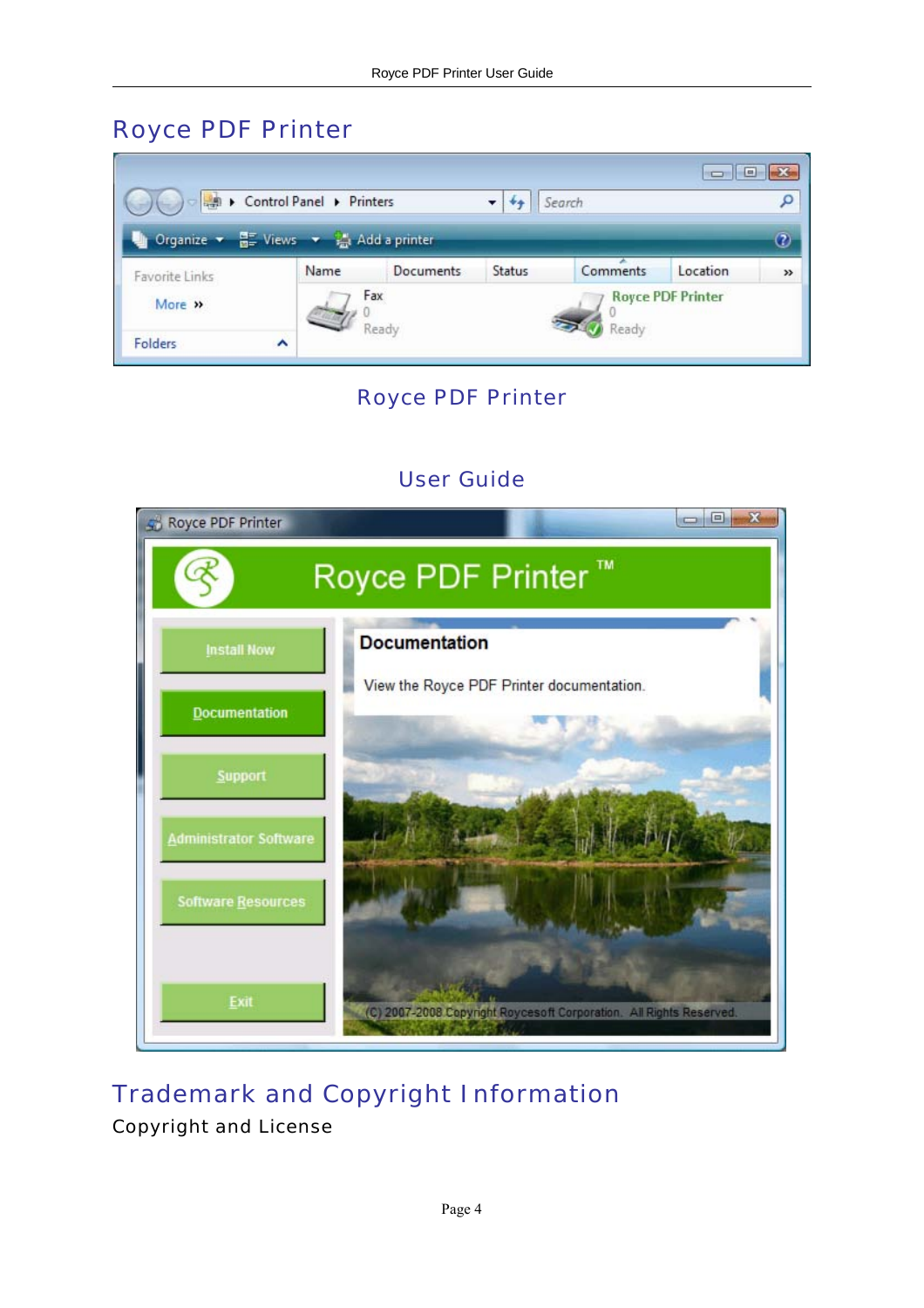2010 Copyright Roycesoft Corporation.

Reproduction, adaptation, or translation without prior written permission is prohibited, except as allowed under the copyright laws.

The information contained herein is subject to change without notice.

The only warranties for Roycesoft products and services are set forth in the express warranty statements accompanying such products and services. Nothing herein should be construed as constituting an additional warranty. Roycesoft shall not be liable for technical or editorial errors or omissions contained herein.

Part number: RPP10-2360

#### **Trademark Credits**

Adobe<sup>®</sup> and PostScript are trademarks of Adobe Systems Incorporated.

Linux is a U.S. registered trademark of Linus Torvalds.

Microsoft® Windows®, and Windows NT® are U.S. registered trademarks of Microsoft Corp.

UNIX<sup>®</sup> is a registered trademark of The Open Group.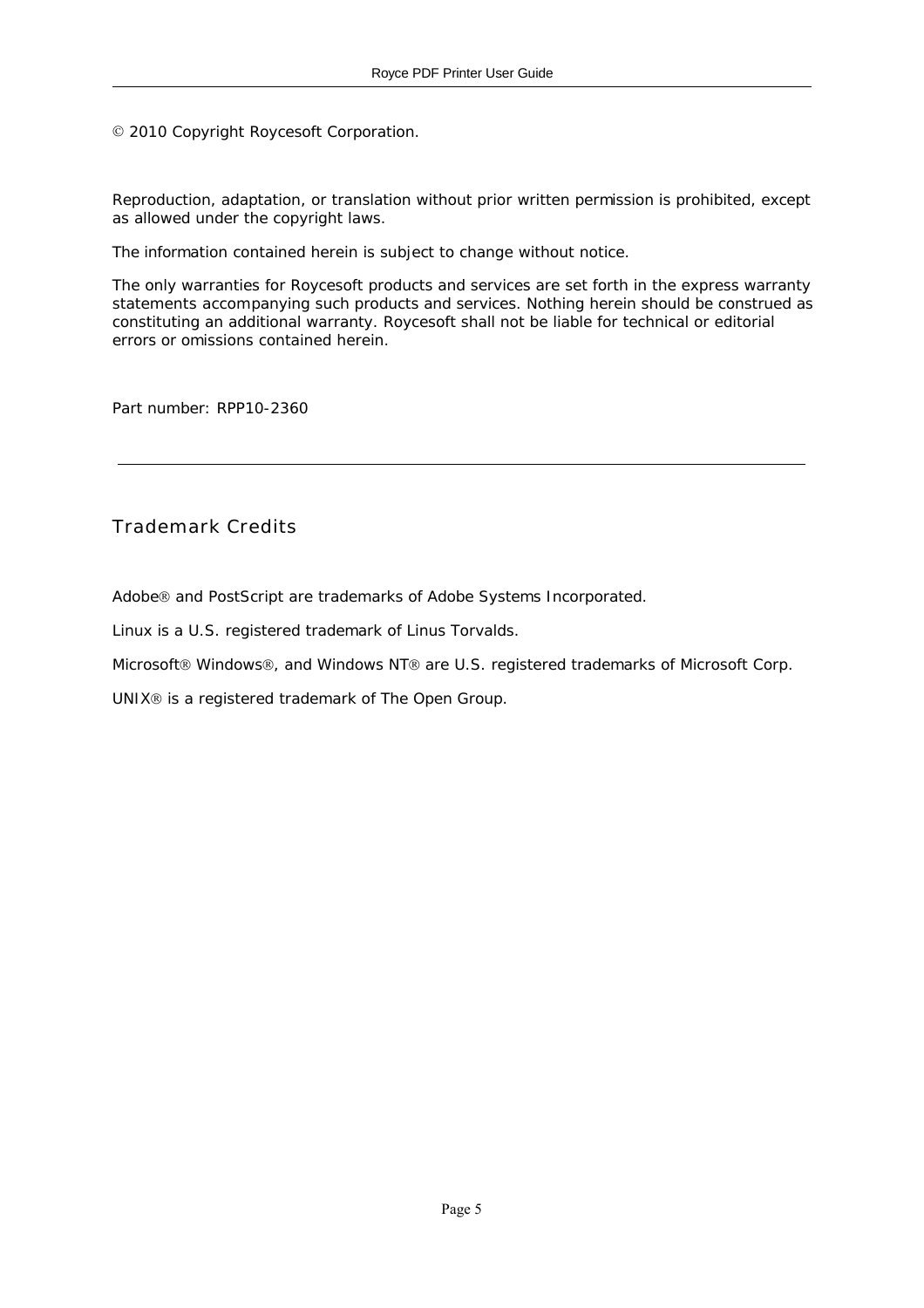## **Printer Basics**

Royce PDF Printer allows you to quickly turn your graphics and electronic documents to Adobe PDF with professional quality. Useful features, such as encryption, compression, font embedding, RGB, sRGB, CMYK color space conversion, automation options, PDF attachment, merge, append, overwrite options, active hyperlink, custom paper size, terminal server compatibility, and premium technical support are ALL included.

Royce PDF Printer enables you to create and optimize PDF output for its intended use. You can make PDF documents small for Web display or high resolution for printing with Royce PDF Printer's powerful Compression features. You can also embed fonts, if needed, in the PDF document to ensure correct document display.



A few simple clicks will convert almost any of your existing documents to a high quality PDF File.

Royce PDF Printer installs itself as a virtual printer driver. After a successful installation, a Royce PDF Printer will appear in your Printers and Faxes folder/list.

To create PDF files, all you have to do is to print your documents (from Microsoft Word, WordPad, NotePad or any other software) to this Royce PDF Printer.

Open a document , select Print and choose Royce PDF Printer. Confirm your Print. It will ask you where to save the PDF file and when finished, the PDF file will be automatically opened.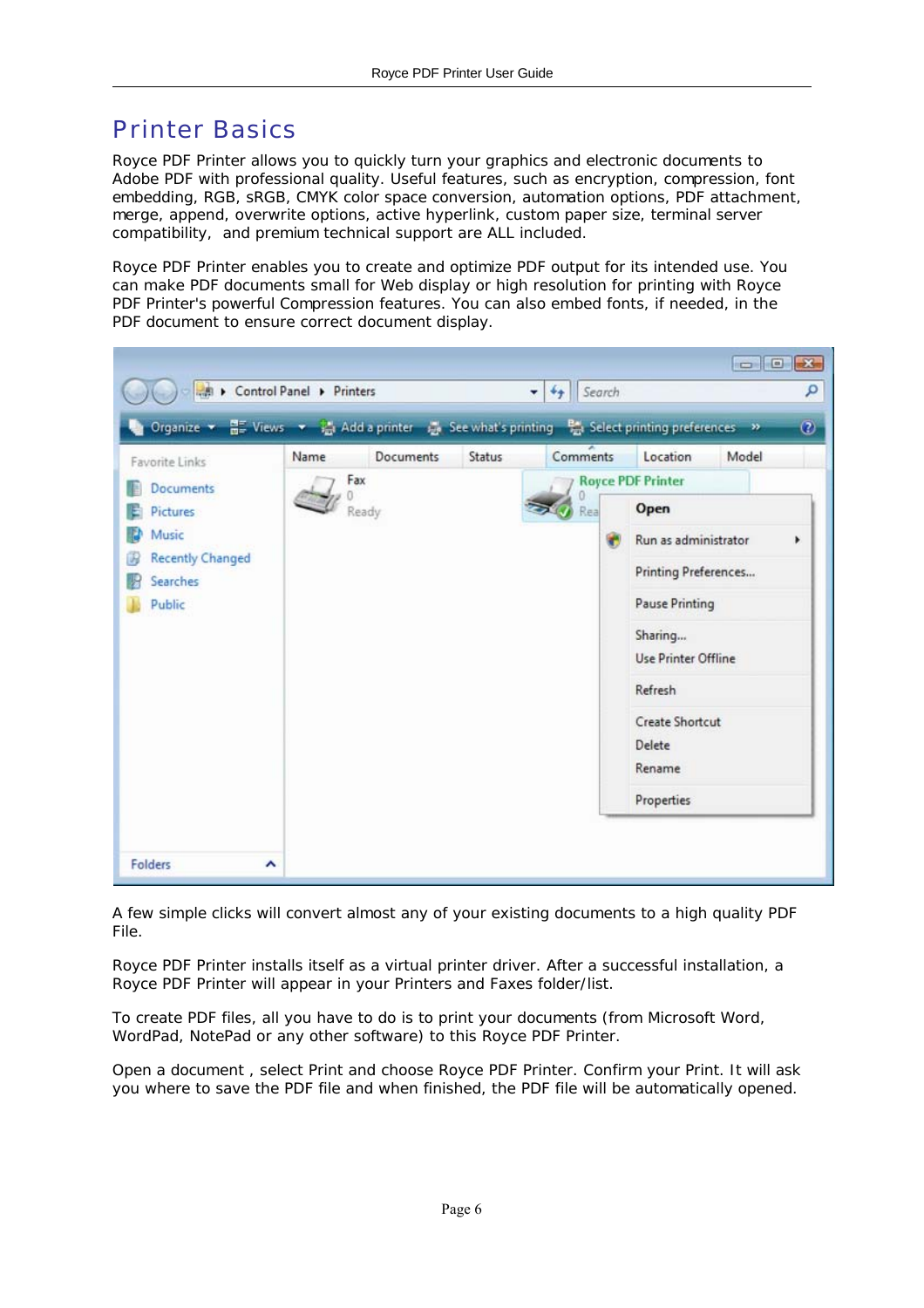## **Major Features**

The following matrix shows the feature of the latest Royce PDF Printer 3.0 (build 396) as compared with its previous version,

| Product<br>Features                                                                        | 2.0 (build 368) | Royce PDF Printer Royce PDF Printer<br>3.0 (build 396) |
|--------------------------------------------------------------------------------------------|-----------------|--------------------------------------------------------|
| Create Adobe PDF by printing from<br>any Windows application that can<br>print             | <b>Yes</b>      | Yes                                                    |
| Quickly convert Microsoft Word,<br>Excel, PowerPoint, Visio, Access<br>documents to PDF    | Yes             | Yes                                                    |
| Embed fonts into PDF automatically                                                         | Yes             | Yes                                                    |
| Produce full-text searchable PDF<br>documents                                              | Yes             | Yes                                                    |
| Archive web pages as Adobe PDF files                                                       | Yes             | Yes                                                    |
| Optimize Adobe PDF output by<br>compression                                                | Yes             | Yes                                                    |
| Archive web pages to PDF with all<br>images and background                                 | Yes             | Yes                                                    |
| Windows Vista compatible                                                                   | Yes             | Yes                                                    |
| Secure PDF document with Password<br>(128-bit RC4 encryption)                              | <b>No</b>       | Yes                                                    |
| Protect PDF file with Access, Print,<br>Modify, Annotation, Form Filling-in<br>permissions | No.             | Yes                                                    |
| Restrict viewing, printing, editing, or<br>copying of documents                            | No.             | Yes                                                    |
| Combine multiple PDF documents into<br>one PDF File                                        | <b>No</b>       | Yes                                                    |
| Embed TrueType, OpenType, Type1,<br>Windows FNT/FON, CID font with PDF<br>document         | No              | Yes                                                    |
| Support CIE color space conversion<br>and ICC profile embedding                            | <b>No</b>       | Yes                                                    |
| Specify custom paper size                                                                  | <b>No</b>       | Yes                                                    |
| Accurate downsampling for images                                                           | <b>No</b>       | Yes                                                    |
| Active hyperlink after conversion to<br><b>PDF</b>                                         | No              | Yes                                                    |
| JPEG 2000 powered image conversion<br>engine                                               | <b>No</b>       | Yes                                                    |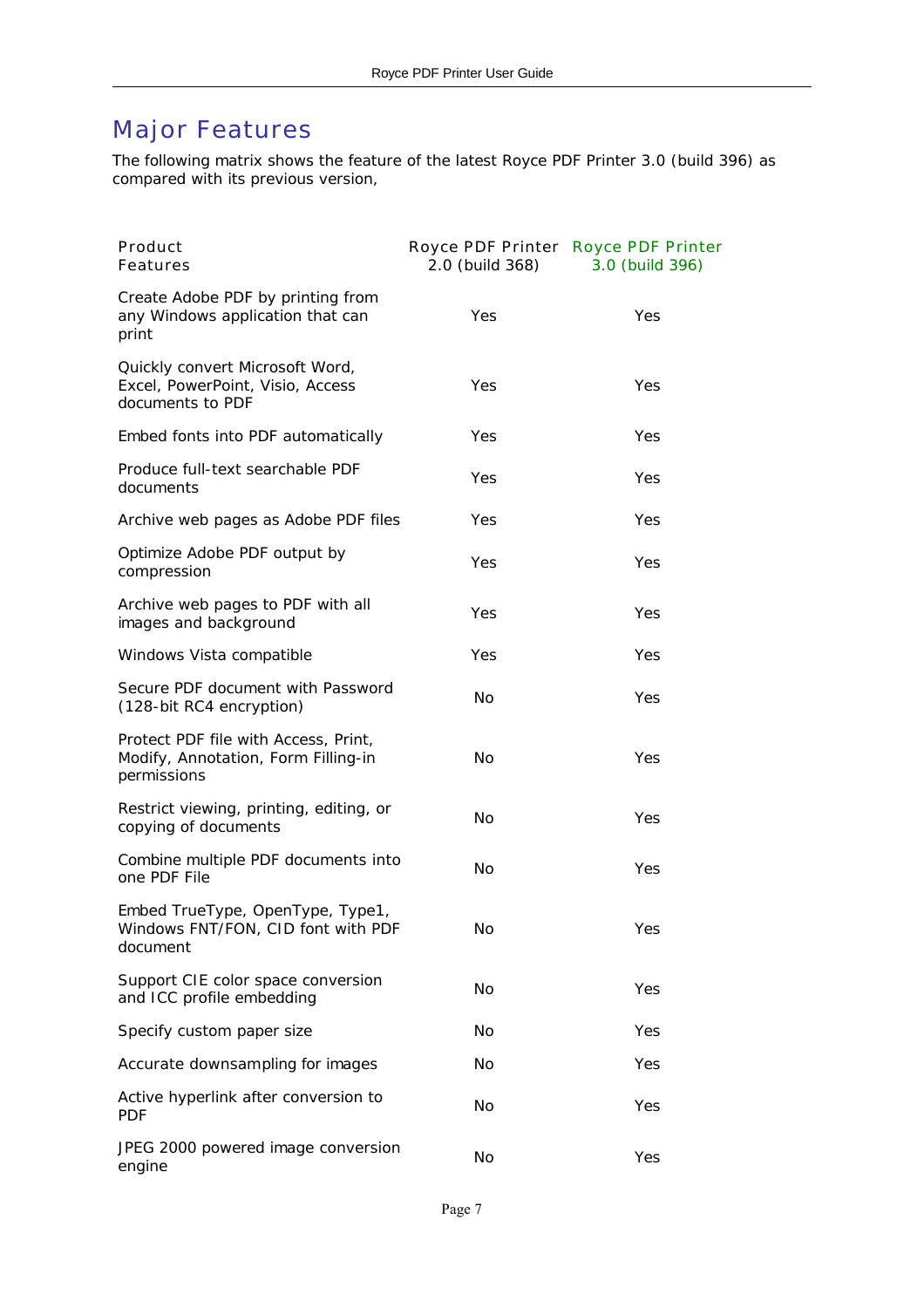| Totally vector-based output for<br>conversion from DWG to PDF, and<br>DXF to PDF           | No | Yes |
|--------------------------------------------------------------------------------------------|----|-----|
| Integrated Word, Excel, PowerPoint,<br>Visio document with PDF document as<br>Attachment   | Nο | Yes |
| Produce ultra compressed PDF<br>document                                                   | No | Yes |
| Page Orientation with preview                                                              | No | Yes |
| PDF Resolution up to 4800 dpi                                                              | No | Yes |
| Convert JPEG, BMP, PNG, GIF, TIFF<br>etc image formats to PDF in lossless<br>and loss mode | No | Yes |
| Archive web pages as Adobe PDF files                                                       | No | Yes |
| Transfer document metadata<br>information to PDF output<br>automatically                   | No | Yes |
| Create CMYK PDF                                                                            | No | Yes |
| Remove hidden sensitive data that<br>would have possibly embedded into<br><b>PDF</b>       | No | Yes |
| Device independent, RGB, sRGB,<br><b>CMYK Color Space support</b>                          | No | Yes |
| Render with ICC profile and specify<br>rendering intent during conversion                  | No | Yes |
| Text, image, compound with PDF<br>transparency                                             | No | Yes |
| Fast Web View enabled                                                                      | No | Yes |
| Support Microsoft & Citrix Terminal<br>Server environment                                  | No | Yes |
| Fully compliant to the Adobe PDF<br>Specification                                          | No | Yes |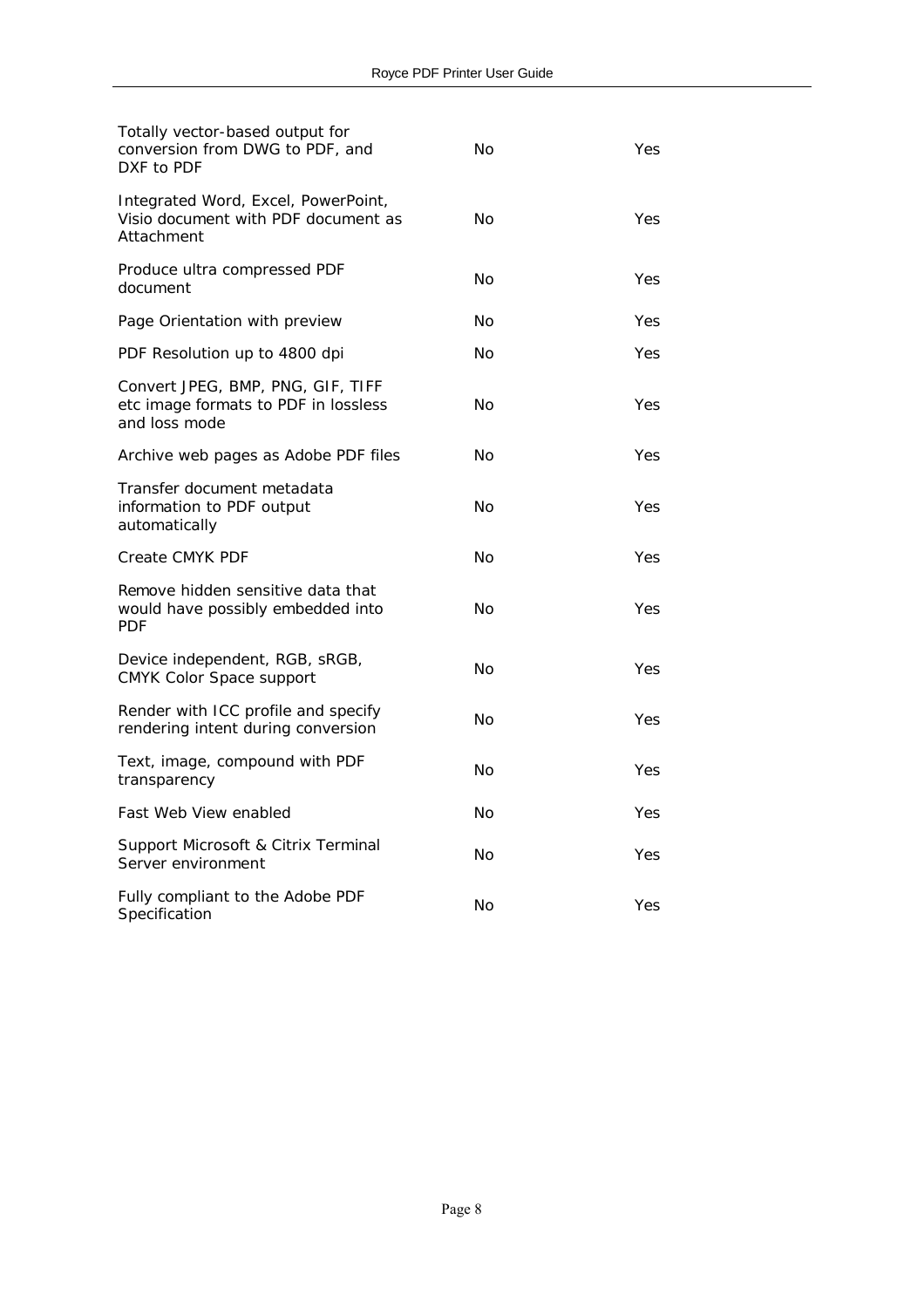## **Printer Engine Capabilities**

**PDF Printer Engine Capabilities:**

Adobe PDF Version: PDF 1.4, PDF 1.5, PDF 1.6, PDF 1.7 Maximum Resolution: 4800 dpi Maximum Paper Size: 4800 X 4800 inch PDF Engine Speed: 760 PPM (Page Per Minute) Rendering Intent: Absolute, Saturate, Relative Font Embedding: TrueType, OpenType, Type1, CID-Type1, Multiple Masters Type1, OpenType/CFF, pure CFF, CEF Windows FNT/FON, X11 PCF font Font Manipulation: Embedding, Subsetting Print Driver Version: Version-3 (User Mode) Print Driver Architecture: x86 (32-bit) Supported Operating Systems: Windows 7, 2008, Vista, XP, 2003, 2000 Compression Method: Run Length, ZIP, JPEG lossless, JPEG non-lossless, JPEG2000 Color Space: CMYK, sRGB, RGB Print Quality: Desktop publishing, Digital Publishing, and Commercial Publishing Encryption: 128-bit RC4 (high) Supported Format: 2,600 graphics and document formats Server Compatibility: Citrix/terminal services environment, Windows Server Metadata: Embedding, Adding, Removing, Editing Paper Sheets Size: Standard, Custom Maximum PDF Size: 6335 MB Maximum PDF Attachment Size: 2048 MB PDF Merge Capability: Append to existing, Insert at the begining of existing Device Emulation: Enabled Business Graphics Support: ICC Profile enabled Orientation: Portrait, Landscape Preview: Preview PDF paper/page size, View PDF result after creation Printer sharing: Point-and-Print support Network printer support: Enabled Adobe Acrobat required: No GhostScript required: No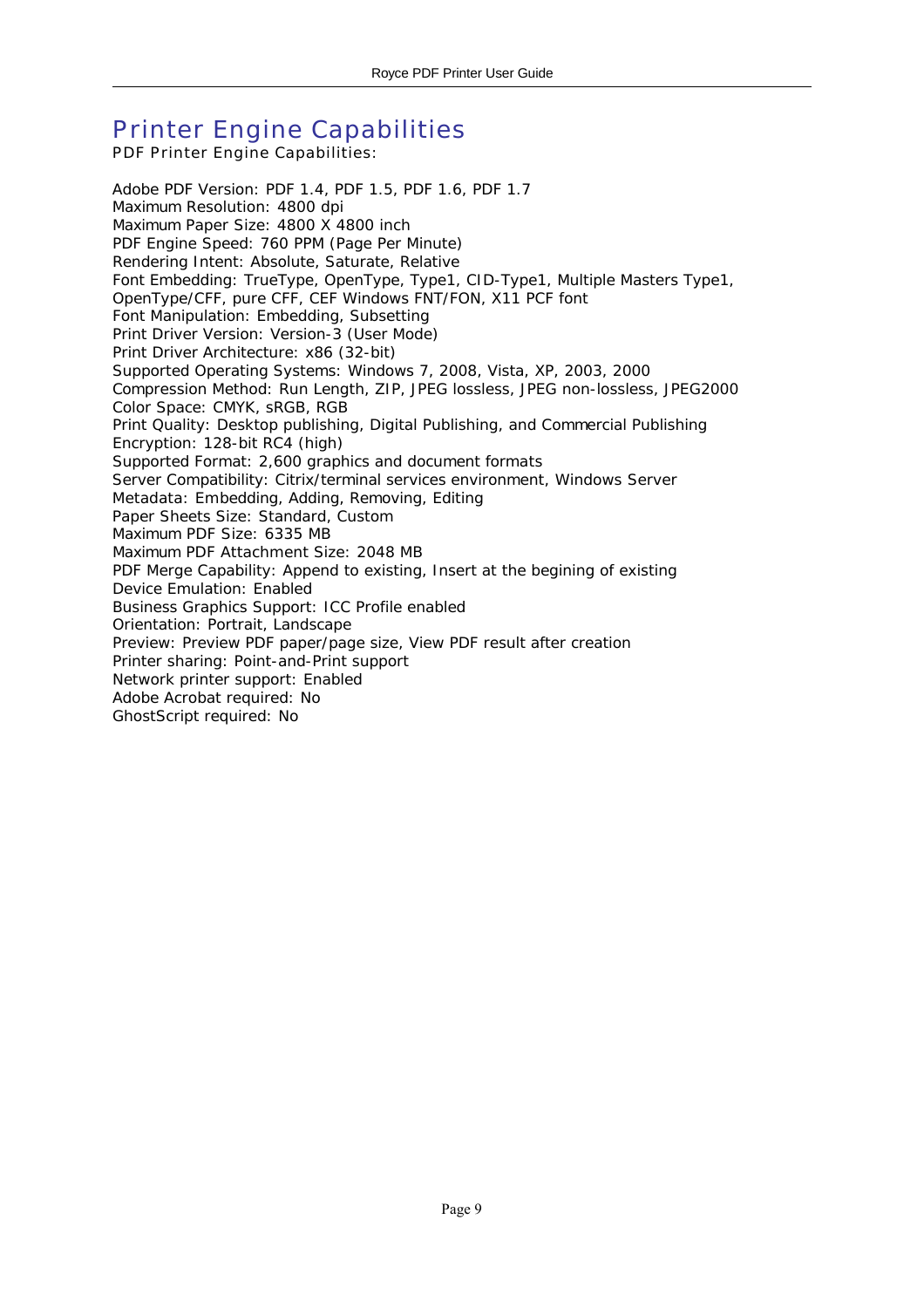## **System Requirement**

Designed for Microsoft Windows 7, Windows XP, Windows Server 2003, Windows Vista, and Windows Server 2008.

**Basic Requirement**

CPU: Pentium III 500MHZ or AMD Athlon 2200+ RAM: 64MB Free Space: 20 MB

**Recommended Requirement**

CPU: Pentium IV 1.2GHZ or AMD Athlon 2800+ RAM: 256MB Free Space: 60 MB

**Server OS Requirement:**

Windows Server 2008 Windows Server 2003 Windows 2000 Server Windows Terminal Server Citrix MetaFrame XP Citrix Presentation Server

**Compatible with:**

Windows 7 Windows Vista Windows XP Windows MCE Windows 2000 Professional

**Client OS Requirement:**

Windows 7 Windows Vista Windows XP Windows MCE Windows 2000 Professional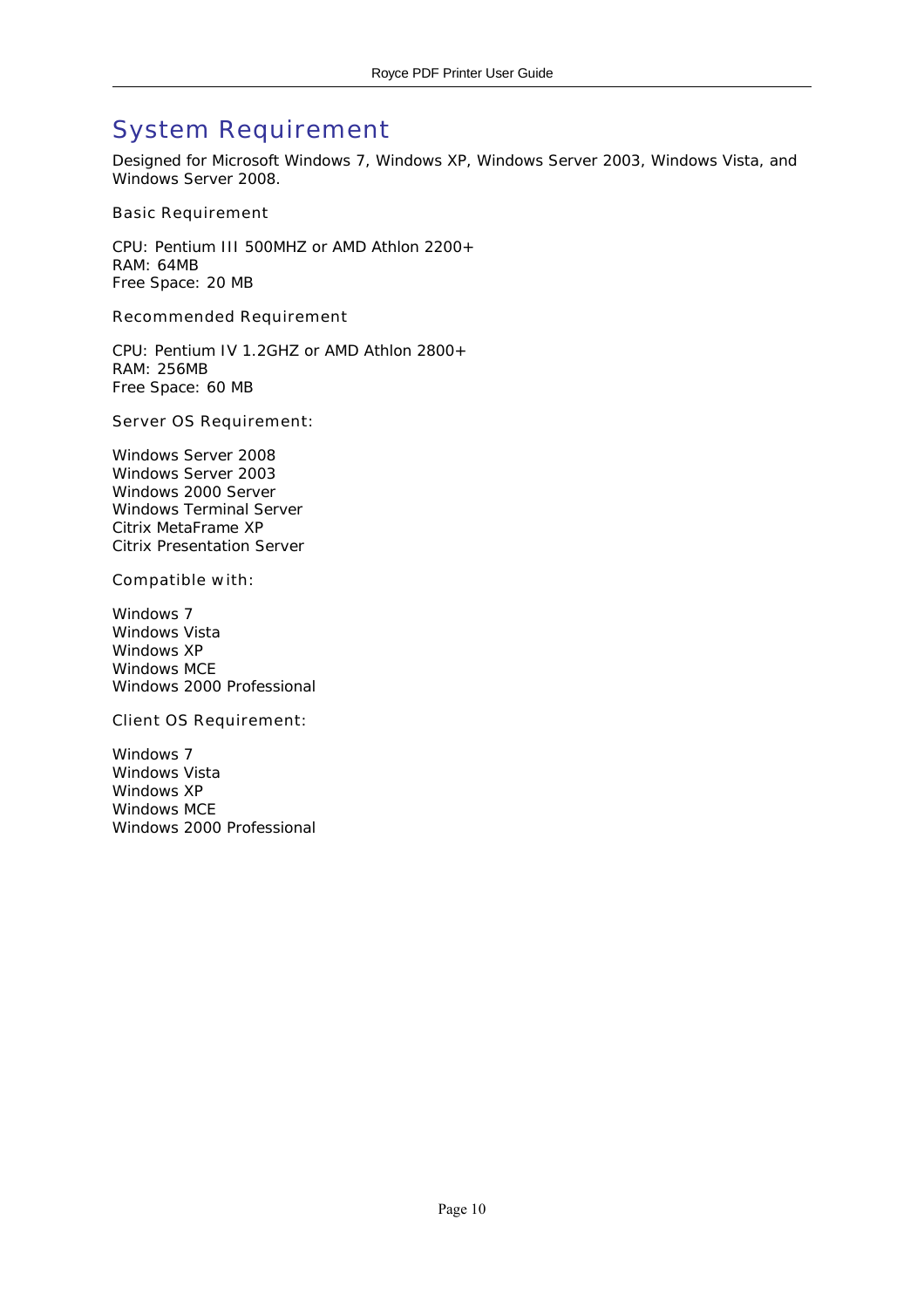#### **Create PDF**

To create PDF files, all you have to do is to follow the 1-2-3 steps:

- 1. Open a document , choose Print.
- 2. Select the 'Royce PDF Printer' printer.
- 3. Confirm your Print.



Royce PDF Printer will ask you where to save the PDF file and when finished, the PDF file will be automatically opened in your PDF viewer, usually in Adobe Reader.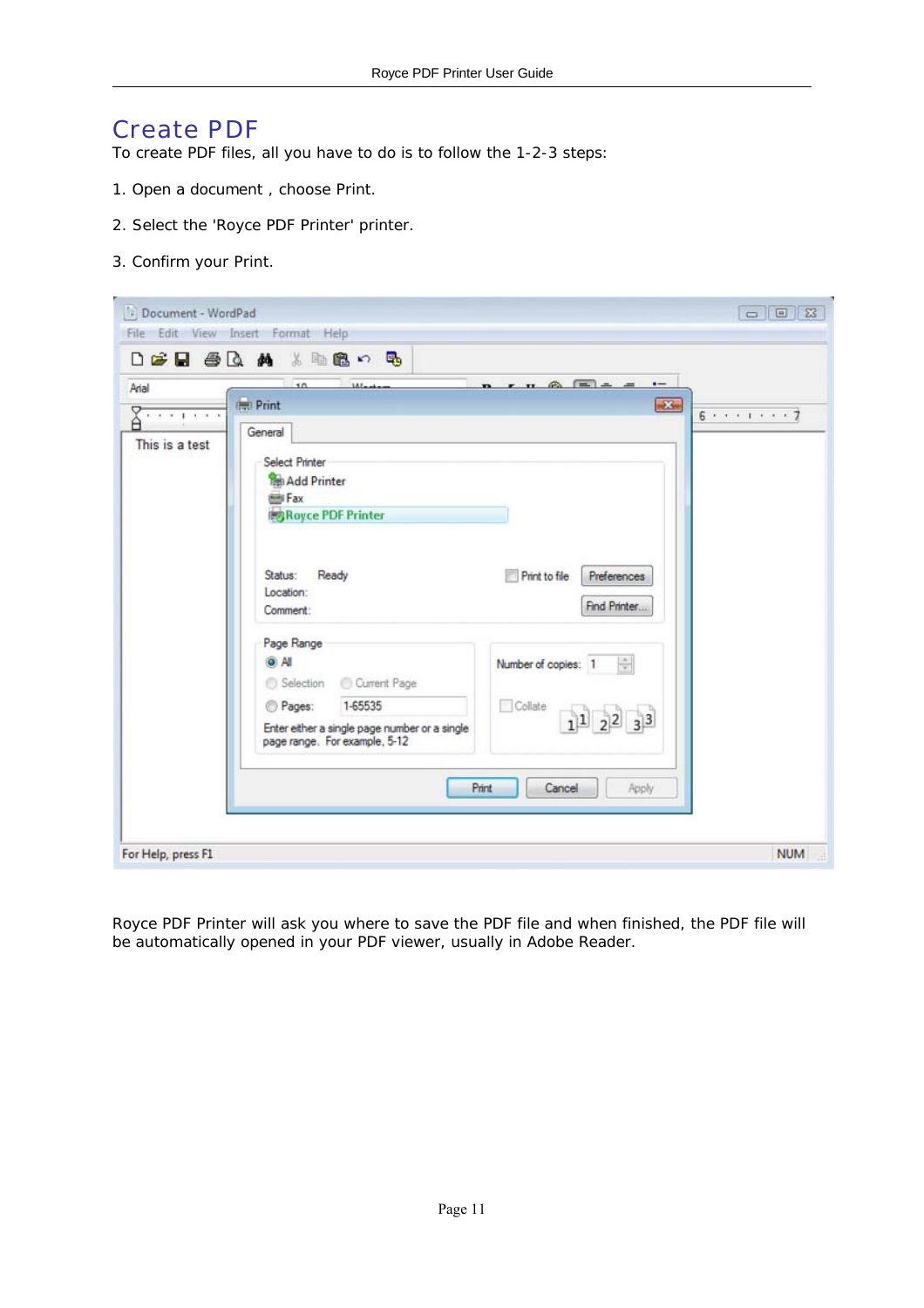|                       | 口产品 叠及 英 为 出 离 的 喝                                  |                             |                                                |                       |      |              |                        |            |
|-----------------------|-----------------------------------------------------|-----------------------------|------------------------------------------------|-----------------------|------|--------------|------------------------|------------|
| Arial                 | $\mathbf{E}$ Save As                                |                             |                                                |                       |      |              | $\frac{23}{25}$        |            |
| $x \cdot \cdot \cdot$ | Save in:                                            | Documents                   |                                                |                       | ۰    | Of PE-       |                        | $\cdots$ 7 |
| This is a to          |                                                     | Name                        | Date modif                                     | Type                  | Size | Tags         |                        |            |
|                       | <b>Recent Places</b><br>Desktop<br>shsw<br>Computer |                             |                                                | This folder is empty. |      |              |                        |            |
|                       | Network                                             | File name:<br>Save as type: | Document<br>PDF File("pdf)<br>Advanced Options |                       |      | ۳<br>$\cdot$ | Save<br>Cancel<br>Help |            |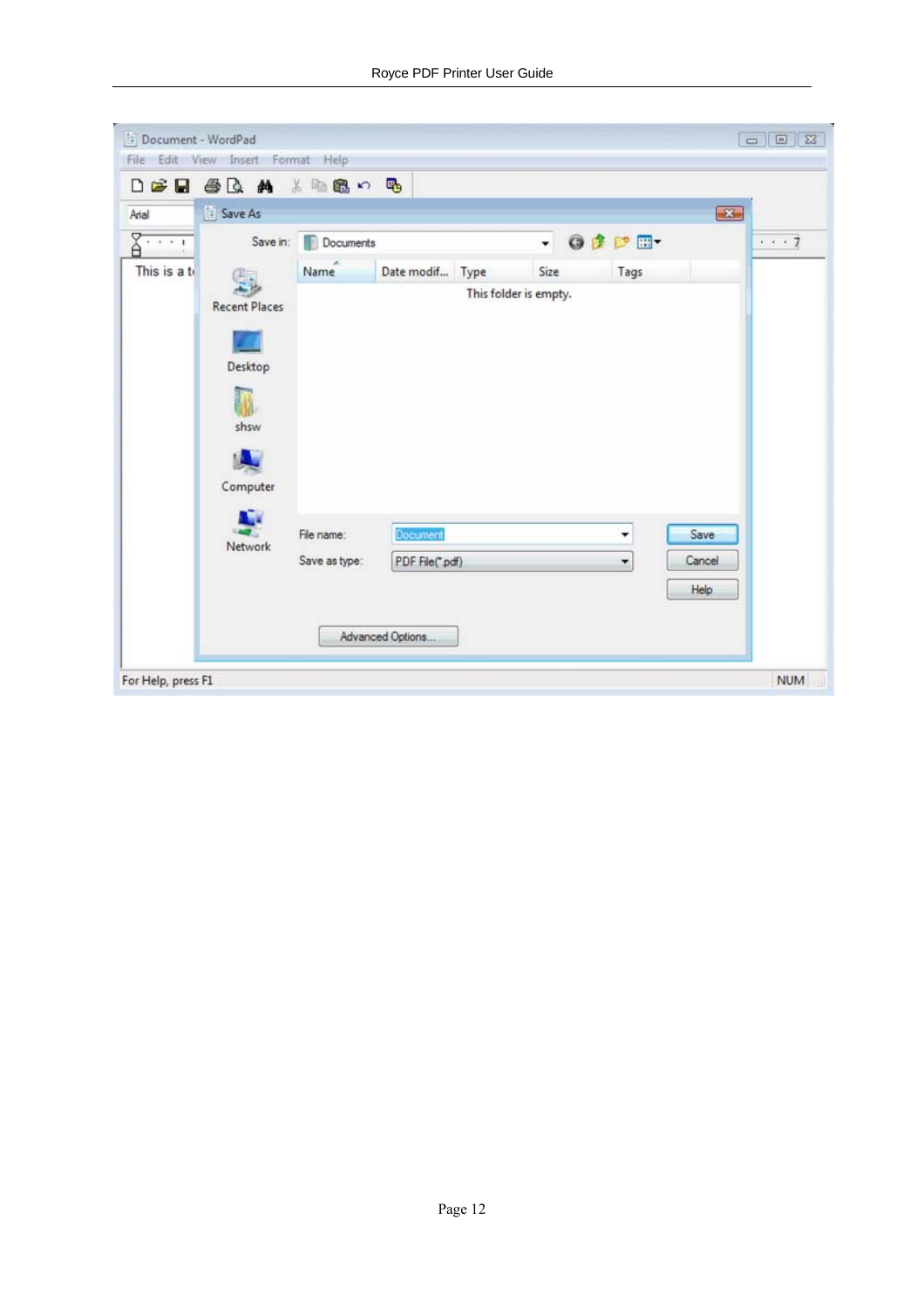#### **Document Properties**

With the massive volume of documents being produced every day, creators spend much of their time perfecting content and layout. Far too often, authors ignore the finishing touch, the addition of metadata - an essential collection of information that helps make a document's unique content stand out in the crowd.

| Title:        | Document           |    |
|---------------|--------------------|----|
| Author:       |                    |    |
| Subject:      |                    |    |
| Keywords:     |                    | a. |
|               |                    | ÷  |
|               | 4                  |    |
| Application:  | Document - WordPad |    |
| PDF Producer: | Royce PDF Printer  |    |
|               | OK<br>Cancel       |    |

The inclusion of metadata can enable your documents with the proper identity so that users can find essential information quickly. When used with a search tool, these documents become part of an index that makes searching large numbers of PDF files fast and efficient.

You will see a number of default metadata options in a PDF document, none of which are populated by Microsoft Office applications other than Title, Subject, Author and Keywords. You can delete these placeholders if needed, but since there is no data there, it should not be a concern.

Metadata is hidden information in a computer file that may contain potentially dangerous or embarrassing information or lead to an accidental disclosure. In Office documents, there are many instances of data hidden in files, such as Word's Track Changes, that have been highly publicized.

For the most part, PDF is immune to these issues. PDFs represent the visual display as it will be printed. Still, it is a good idea to understand what if any risks are associated with PDF and metadata.

So, realistically, here is what firms should be concerned about before sending out a PDF:

1. Are the Title, Subject, Author and Keyword fields empty?

 Can be performed manually via Document Properties-->Description or in batch in Acrobat Reader.

2. Are there annotations on the document?

Can be deleted using the Comments tab in Document Properties.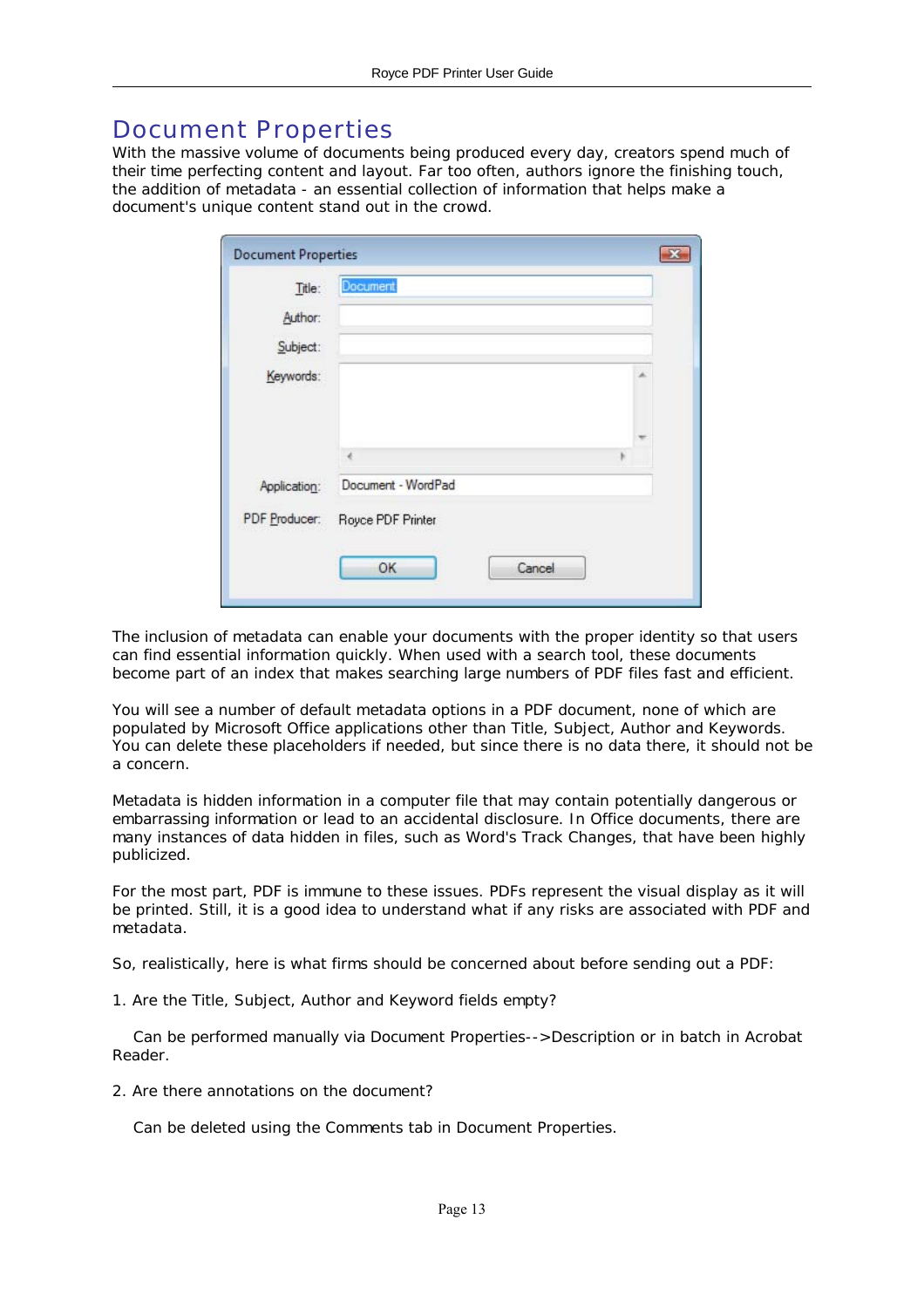#### **Overwrite Options**

Royce PDF Printer pops up a confirmation dialog after it figures out the destination PDF file already exists.

| Confirmation                                     |  |
|--------------------------------------------------|--|
| The destination PDF file already exists. You can |  |
| Insert at beginning of existing file             |  |
| Append to the existing file                      |  |
| O Overwrite existing file                        |  |
| OK<br>Cancel                                     |  |

**The confirmation dialog provides three options,**

- 1. Insert the resulting PDF file at beginning of the existing PDF file
- 2. Append the resulting PDF file to the existing PDF file
- 3. Overwrite existing file

You can choose the option of your preference when the conflict happens.

**To disable this confirmation dialog for good and all, you would probably be interested in letting the software know your choice in the Output Options tab,**

- 1. Confirm with overwrite options
- 2. Insert at beginning of existing file
- 3. Append to existing file
- 4. Overwrite without asking

Unless you select the first option, Royce PDF Printer will remember your choice each time when destination PDF file is detected to be already in place.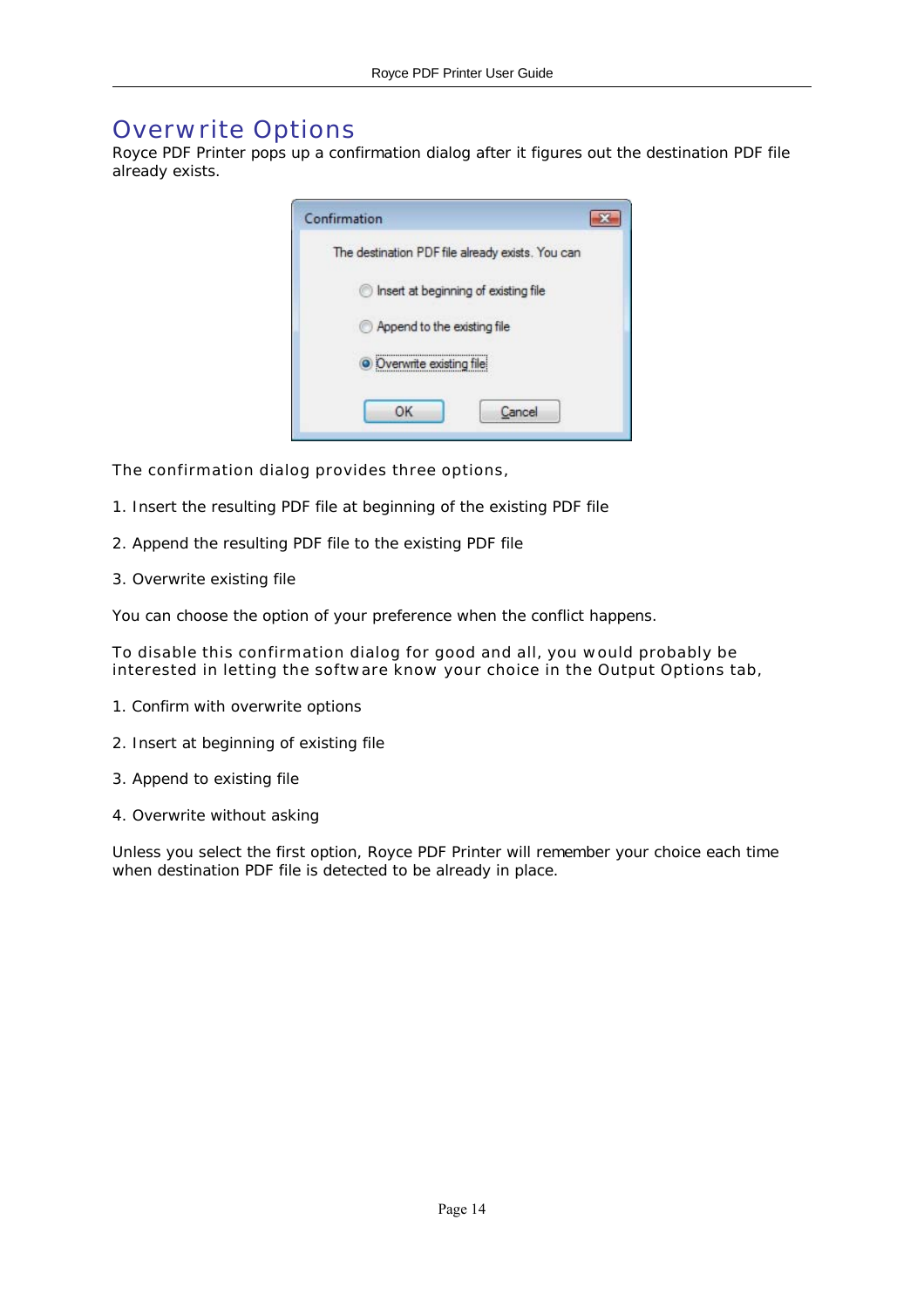#### **General Settings**

Not everything fits neatly onto a standard page. Sometimes you need a larger page size, especially if you're creating engineering drawings or other technical documents. Royce PDF Printer supports ISO, ANSI, JSI, and ARCH formats, making it easy to produce high-quality PDF documents from virtually any large-format document. Just use the Royce PDF Printer which is automatically installed with the Royce PDF Printer product - to print from your application, and customize the page dimensions for the size you need. Width, Length, and Margin value can be specified to answer your specific need.

| Document Security                          |         |                   |                      | Output Options      | About                        |
|--------------------------------------------|---------|-------------------|----------------------|---------------------|------------------------------|
| General Settings                           |         | Image Compression |                      | Font Embedding      | Color Space                  |
| Paper Options                              |         |                   |                      |                     |                              |
| Paper Size:                                | A4      |                   | $\blacktriangledown$ |                     | $-210.0 -$                   |
| C Custom Size: (Millimeter)                |         |                   |                      |                     | $*$ 6.3                      |
|                                            | Width:  | 210.0             |                      |                     |                              |
|                                            | Length: | 297.0             |                      | 297.0               |                              |
|                                            | Margin: | 6.3               |                      |                     |                              |
| Automatically open PDF file after creation |         |                   |                      |                     | $6.3 \rightarrow \leftarrow$ |
| <b>Print Quality</b>                       |         |                   |                      | (mm)<br>Orientation |                              |
| Resolution:                                | 600 DPI |                   |                      | <b>C</b> Portrait   |                              |
| Scale:                                     | 100     |                   | $\%$                 | C Landscape         |                              |
|                                            |         |                   |                      |                     |                              |

Care much on the resolution of your PDF document? In this PDF General Settings tab, you can specify the resolution from 150 dpi to 2400 dpi.

Royce PDF Printer features zoom-in and zoom-out effect in the conversion from a source document to the final PDF document. The default scale is 100%, and you can change this value to virtually any percentage you want.

Either Landscape or Portrait should be specified as the default orientation. Print tickets sending from with an application, such as Microsoft Office, may override the default orientation. Therefore, you could get a PDF file with different page orientation for separate pages, preserving the exact layout and contents of your original document.

A preview window is included in this PDF General Settings tab, and it allows you to know what the size and layout of the PDF output would look like.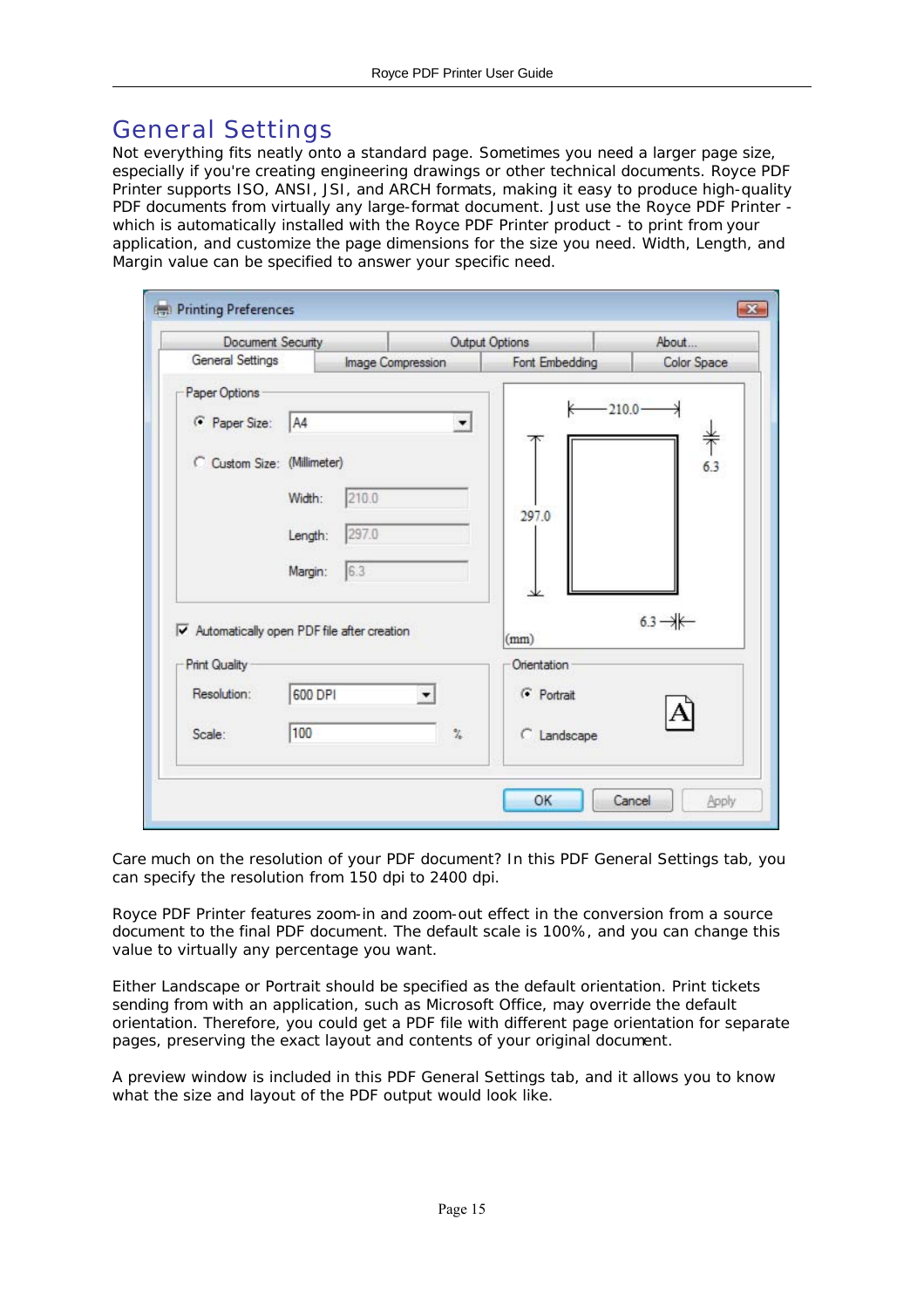#### **Image Compression**

In the process of conversion, Royce PDF Printer automatically compresses text, line art, and resamples monochrome, grayscale, color images. Depending on the settings you choose, compression and resampling can significantly reduce the size of a PDF file with little or no loss of detail and precision.

| <b>Gap Printing Preferences</b>           |                                           |                 |                  |                          |
|-------------------------------------------|-------------------------------------------|-----------------|------------------|--------------------------|
| Document Security                         |                                           | Output Options  |                  | About                    |
| General Settings                          | Image Compression                         | Font Embedding  |                  | <b>Color Space</b>       |
| Color image compression                   | Gray image compression -                  |                 |                  | B&W image compression    |
| Compression Algorithm:                    | Compression Algorithm:                    |                 |                  | Compression Algorithm:   |
| UPEG -<br>$\vert \cdot \vert$             | <b>JPEG</b>                               | ▼               | CCITT Group 4    |                          |
| Downsampling Method:                      | Downsampling Method:                      |                 |                  | Downsampling Method:     |
| Bicubic Downsampling v                    | Bicubic Downsampling v                    |                 |                  | Bicubic Downsampling v   |
| For image above:                          | For image above:                          |                 | For image above: |                          |
| 300<br>pixels per inch                    | 300                                       | pixels per inch | 1200             | pixels per inch          |
| Downsample to:                            | Downsample to:                            |                 | Downsample to:   |                          |
| 450<br>pixels per inch                    | 450                                       | pixels per inch | 1800             | pixels per inch          |
| Image Quality:                            | Image Quality:                            |                 |                  |                          |
| $\overline{\phantom{iiiiiiiiiiiii}}$<br>. | $\overline{\phantom{iiiiiiiiiiiii}}$<br>. |                 |                  | Enable Ultra Compression |
|                                           |                                           | OK              | Cancel           | Apply                    |

**Compression Algorithm:**

ZIP is a compression method that works well on images with large areas of single colors or repeating patterns, such as screen shots and simple images. The ZIP method is lossless, which means it does not remove data to reduce le size and so does not affect an image's quality.

The JPEG (Joint Photographic Experts Group) compression method is suitable for grayscale or color images, such as continuous-tone photographs that contain more detail than can be reproduced on-screen or in print. JPEG is lossy, which means that it removes image data and may reduce image quality, but it attempts to reduce file size with the minimum loss of information. Because JPEG eliminates data, it can achieve much smaller file sizes than ZIP compression.

The JPEG2000 is a wavelet-based image compression standard. It was created by the Joint Photographic Experts Group committee in the year 2000 with the intention of superseding their original discrete cosine transform-based JPEG standard (created about 1991). JPEG 2000 requires far greater decompression time than JPEG and allows more sophisticated progressive downloads, yet averages similar compression rates. JPEG 2000 becomes increasingly blurred with higher compression ratios rather than generating JPEG's "blocking and ringing" artifacts, complicating direct comparison of their respective compression rates.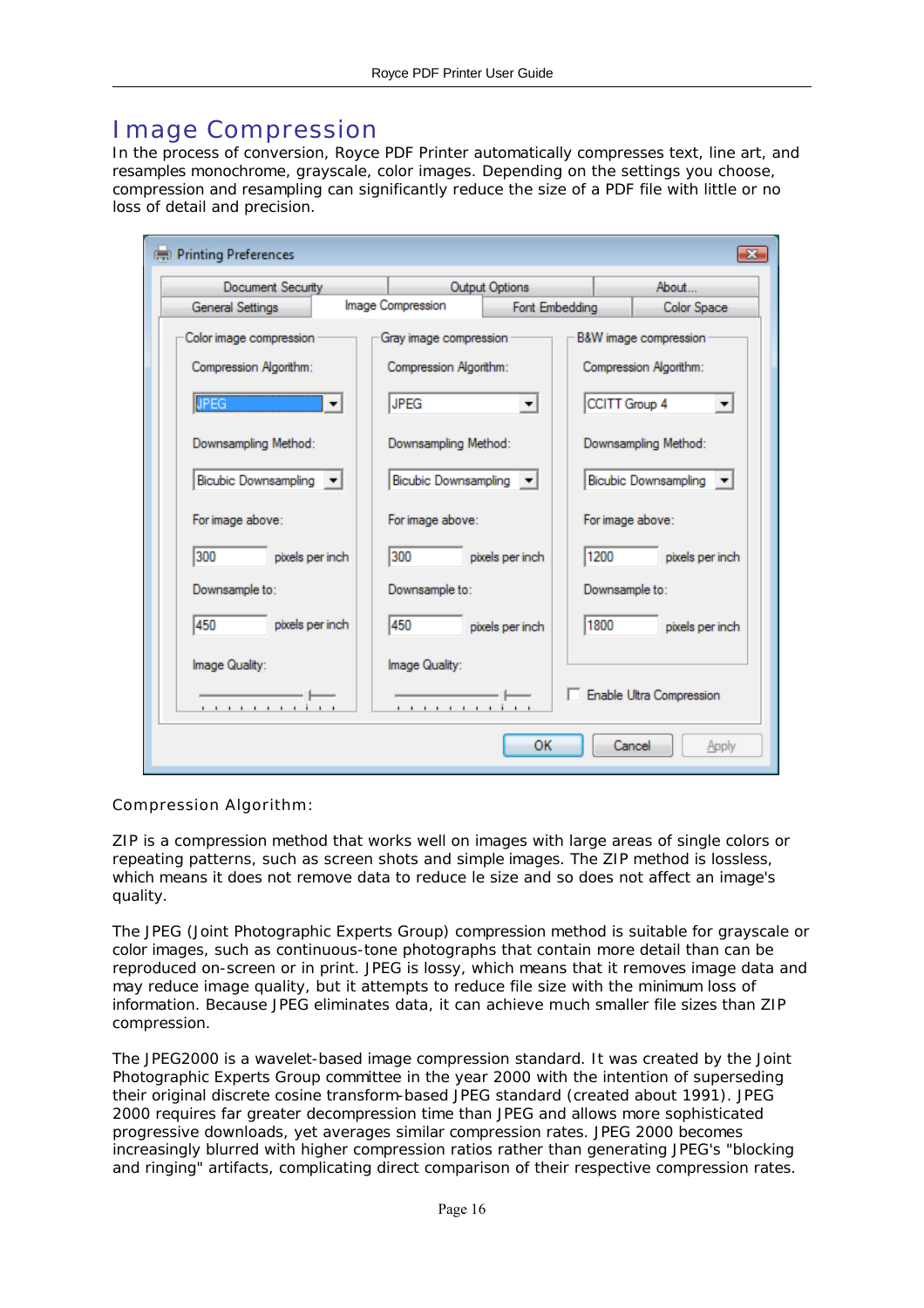Images machine-judged to be of equivalent quality for both compression schemes often look better to humans in JPEG 2000 at low bitrates.

#### **Image Quality:**

Royce PDF Printer provides five JPEG options, ranging from Maximum quality (the least compression and the smallest loss of data) to Minimum quality (the most compression and the greatest loss of data). The loss of detail that results from the Maximum and High quality settings are so slight that most people cannot tell an image has been compressed; at Minimum and Low, however, the image may become blocky and acquire a mosaic look. The Medium quality setting usually strikes the best balance in creating a compact file while still maintaining enough information to produce high-quality images.

The CCITT (International Coordinating Committee for Telephony and Telegraphy) compression method is appropriate for black-and-white images made by paint programs and any images scanned with an image depth of 1 bit. CCITT is a lossless method.

Royce PDF Printer provides the CCITT Group 3 and Group 4 compression options. CCITT Group 4 is a general-purpose method that produces good compression for most types of monochrome images. CCITT Group 3, used by most fax machines, compresses monochrome images one row at a time.

Run Length is a lossless compression option that produces the best results for images that contain large areas of solid white or black.

#### **Resampling Method:**

Resampling refers to changing the pixel dimensions (and therefore display size) of an image. When you downsample (or decrease the number of pixels), information is deleted from the image. When you resample up (or increase the number of pixels), new pixels are added based on color values of existing pixels. You specify an interpolation method - average downsampling, bicubic downsampling, or subsampling - to determine how pixels are added or deleted.

To resample an image, Royce PDF Printer combines pixels in a sample area to make one larger pixel. You provide the resolution of your output device in dots per inch (dpi), and Royce PDF Printer combines pixels as needed to reduce the image's resolution (ppi) to the specified dpi setting:

Average downsampling averages the pixels in a sample area and replaces the entire area with the average pixel color at the specified resolution.

Bicubic downsampling uses a weighted average to determine pixel color and usually yields better results than the simple averaging method of downsampling. Bicubic is the slowest but most precise method, resulting in the smoothest tonal gradations.

Subsampling chooses a pixel in the center of the sample area and replaces the entire area with that pixel at the specified resolution. Subsampling significantly reduces the conversion time compared with downsampling but results in images that are less smooth and continuous.

#### **Ultra Compression:**

Check the option "Enable Ultra Compression", and Royce PDF Printer allows all objects in PDF to be compressed in a stream, thus yielding the best compression ratio.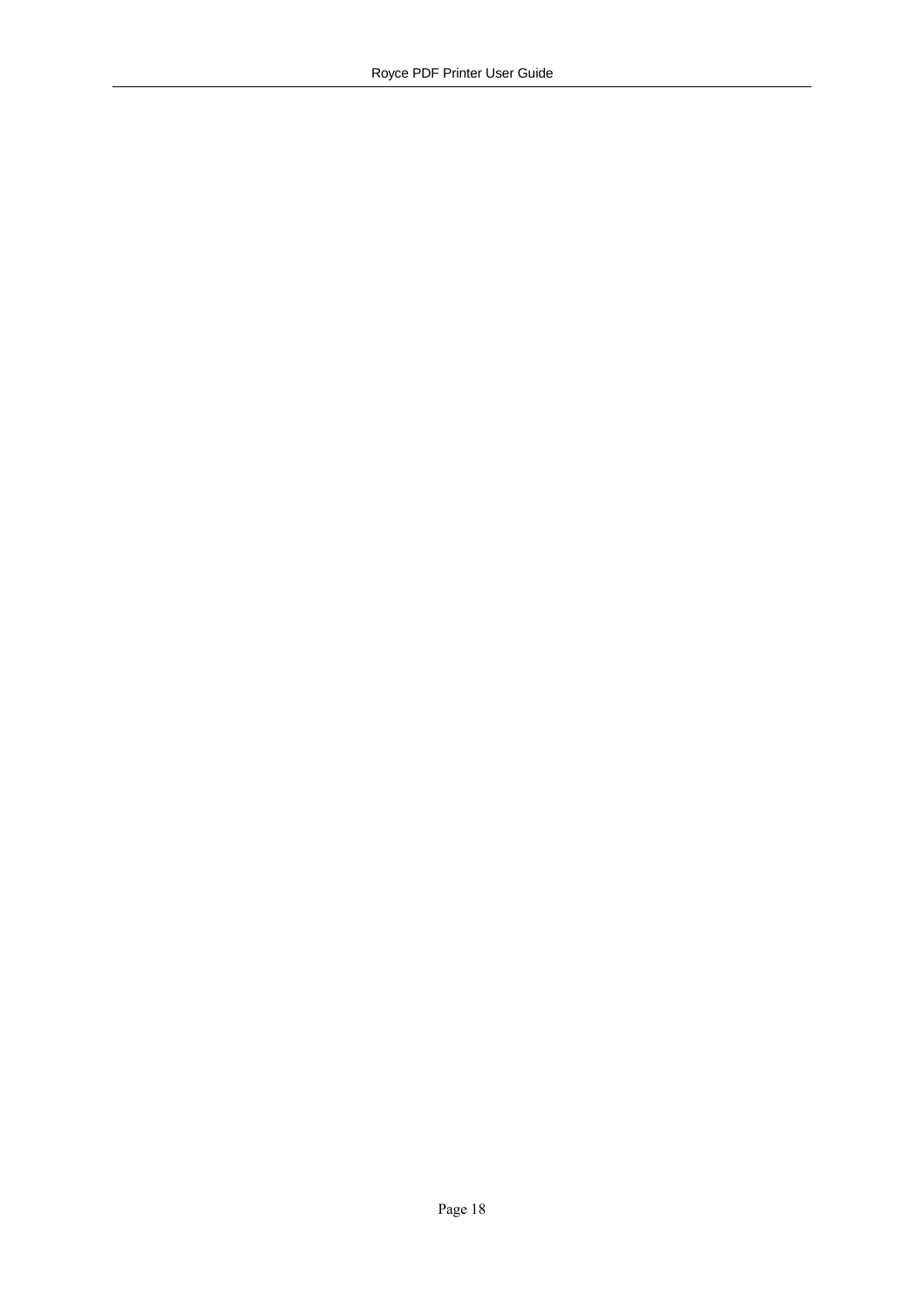#### **Font Embedding**

When Royce PDF Printer has access to a font used in your source document, it can embed that font in the resulting PDF document. Embedding ensures that all readers will see the text in its original font and be able to print the file using the original fonts; however, embedding fonts increases file size.

| Document Security                                                                                                                                                                                                                                                                                          |                                                                    | Output Options                                                                           | About         |
|------------------------------------------------------------------------------------------------------------------------------------------------------------------------------------------------------------------------------------------------------------------------------------------------------------|--------------------------------------------------------------------|------------------------------------------------------------------------------------------|---------------|
| General Settings                                                                                                                                                                                                                                                                                           | Image Compression                                                  | Font Embedding                                                                           | Color Space   |
| Embedding<br><b>Installed Fonts</b>                                                                                                                                                                                                                                                                        |                                                                    | Fonts to Embed                                                                           |               |
| Andalus<br>Angsana New<br>AngsanaUPC<br><b>#</b> Arabic Transparent<br>Arabic Typesetting<br>$A$ nal<br><b># Arial Black</b><br><b>Batang</b><br><b>BatangChe</b><br><b># Browallia New</b><br><b>BrowalliaUPC</b><br><b>E</b> Calibri<br>$C$ ambria<br>Cambria Math<br>Candara<br>Comic Sans MS<br>ш<br>٠ | E                                                                  | No Embedding<br># Arial<br><b>B</b> Courier New<br>Georgia<br>с<br>Imnact<br>е<br>Ш<br>4 | ۸             |
| Embed all fonts<br>⊽                                                                                                                                                                                                                                                                                       |                                                                    |                                                                                          |               |
|                                                                                                                                                                                                                                                                                                            | Optimize font embedding by subsetting fonts when used no more than | 100                                                                                      | $\frac{2}{L}$ |

Font Embedding and Substitution:

Royce PDF Printer can embed TrueType, OpenType, Type1, CID-Type1, Multiple Masters Type1, OpenType/CFF, pure CFF, CEF Windows FNT/FON, X11 PCF font in a PDF file to prevent font substitution if a user doesn't have that font on their system or available to their printer. For each font embedded, Royce PDF Printer can embed the entire font or the subset of characters used in the file. Embedding a subset saves file space. Type 1 and TrueType fonts can be embedded if they are sent from your Windows application.

If a font is not embedded in a PDF file and the user does not have access to the original font on their system, Royce PDF Printer substitutes the font with the nearest type. If the metrics of the original font are included in the PDF file, the Multiple Master typeface can stretch or condense to fit, to ensure that line and page breaks are maintained from the original document. The substitution cannot always match the shape of the original characters, however, especially if the characters are unconventional ones, such as script typefaces.

For Asian text, Royce PDF Printer uses fonts from the installed Asian language packs or from similar fonts on the user's system. Fonts from some languages or with unknown encodings cannot be substituted; in these cases, the text appears as bullets in the file.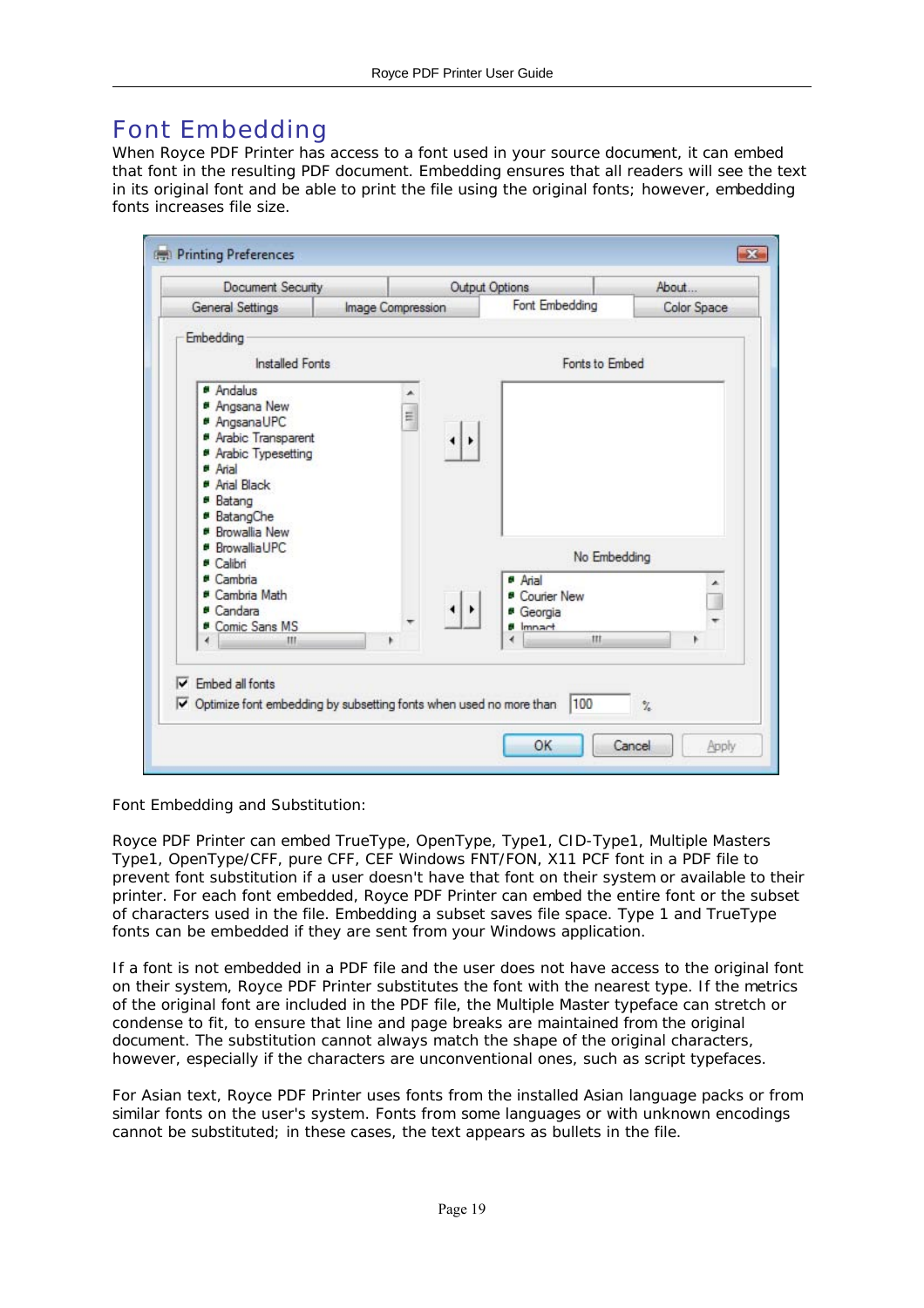#### Subset All Embedded Fonts:

To embed only a subset of the fonts, select 'Optimize font embedding by subsetting fonts when used no more than' and specify a threshold percentage. If the threshold is 45, for example, and less than 45% of the characters are used, Royce PDF Printer embeds only those characters.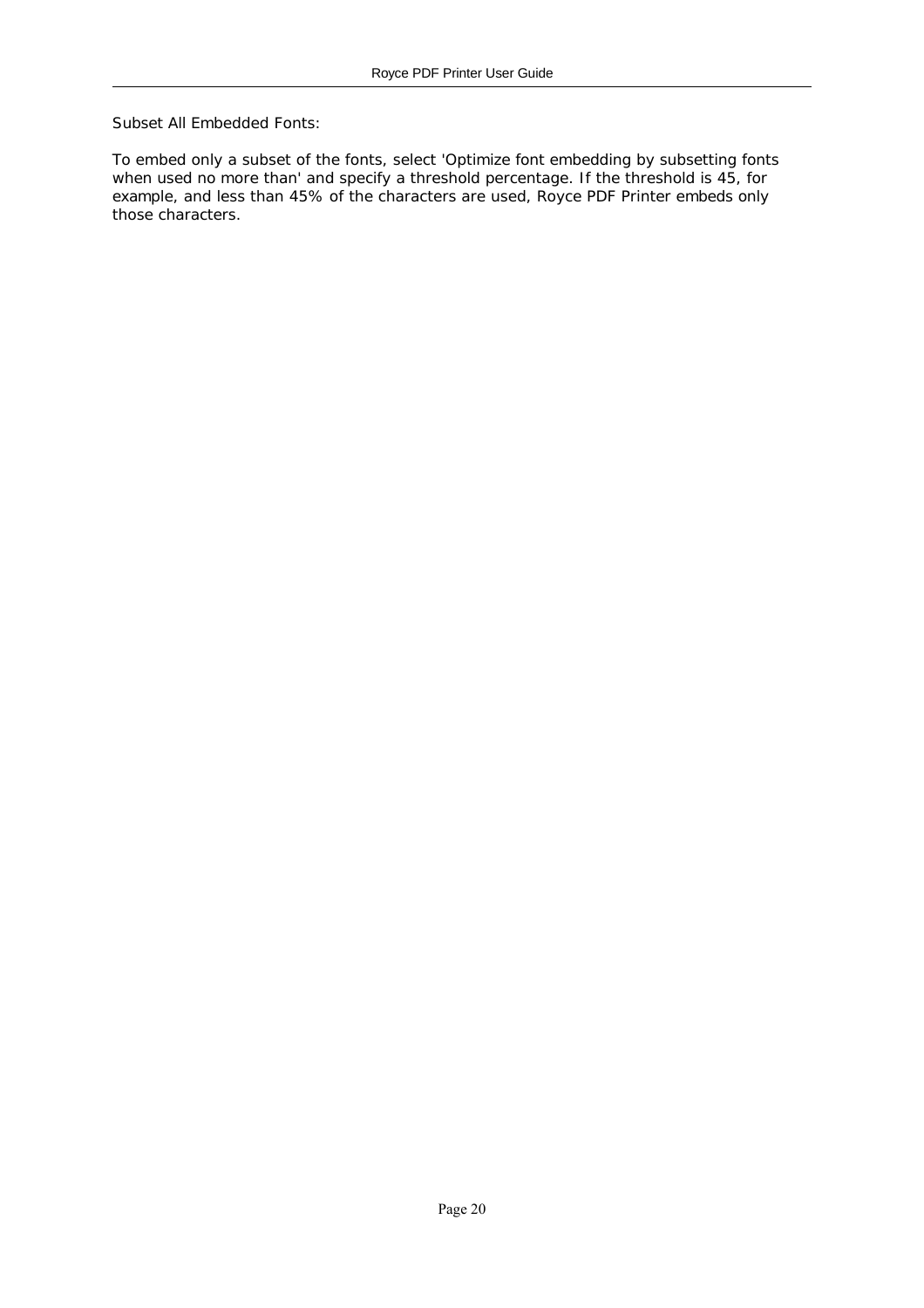#### **Color Management**

By their very natures, a monitor and printer reproduce color in completely different ways. Color Management is designed to reconcile the different color capabilities of scanners, monitors, and printers to ensure consistent color throughout the creation, display, and print process. Ideally, this means that the colors displayed on your monitor accurately represent the colors of the final output. It also means that different applications, monitors, and operating systems will display colors consistently.

|                          | Document Security                                                      | Output Options                                                                                               | About              |
|--------------------------|------------------------------------------------------------------------|--------------------------------------------------------------------------------------------------------------|--------------------|
| General Settings         | Image Compression                                                      | Font Embedding                                                                                               | <b>Color Space</b> |
| Color Management         |                                                                        |                                                                                                              |                    |
|                          |                                                                        | These settings let you associate color space with your color PDF files. Rendering intent decides how         |                    |
|                          |                                                                        | the color in your source document will be mapped to the corresponding color in the selected color            |                    |
| space of the PDF output. |                                                                        |                                                                                                              |                    |
| Color Space:             | Keep System Color in sRGB                                              |                                                                                                              |                    |
|                          |                                                                        |                                                                                                              |                    |
| Rendering intent:        |                                                                        | Relative Colorimetric - Shift all colors accordingly as per two color spaces v                               |                    |
|                          |                                                                        |                                                                                                              |                    |
|                          |                                                                        |                                                                                                              |                    |
|                          |                                                                        |                                                                                                              |                    |
|                          |                                                                        |                                                                                                              |                    |
|                          | this PDF printer from the list of currently associated color profiles. | Color profiles control the color on your PDF files. Select the default color profile for all PDF output from |                    |
| Color Profile            |                                                                        |                                                                                                              |                    |
| <b>BGB Profile:</b>      | Adobe RGB (1998)                                                       |                                                                                                              |                    |
|                          |                                                                        |                                                                                                              |                    |
| CMYK Profile:            | U.S. Web Coated (SWOP) v2                                              |                                                                                                              |                    |
|                          |                                                                        |                                                                                                              |                    |

**Color Management Policies:**

Keep Device Color in RGB: This option leaves device-dependent colors unchanged and preserves device-independent colors as the nearest possible equivalent in PDF. It is a useful option for print shops that have calibrated all their devices, used that information to specify color in the file, and are only outputting to those devices.

Keep System Color in sRGB: This option lets you embed an ICC profile compliant to sRGB standard when distilling files and calibrates color in the images, making colors in the resulting PDF files device-independent. Since sRGB standard is popular, Color Management does not embed ICC profiles any more. However, device-dependent color spaces in files (RGB, Grayscale, and CMYK) are converted to sRGB color space.

Convert to sRGB Color Space: This option calibrates color in the file, making the color device-independent. All colors in CMYK and RGB images are converted to sRGB.

Convert to CMYK Color Space: This option calibrates color in the file, making the color device-independent. All colors in RGB and sRGB images are converted to CMYK.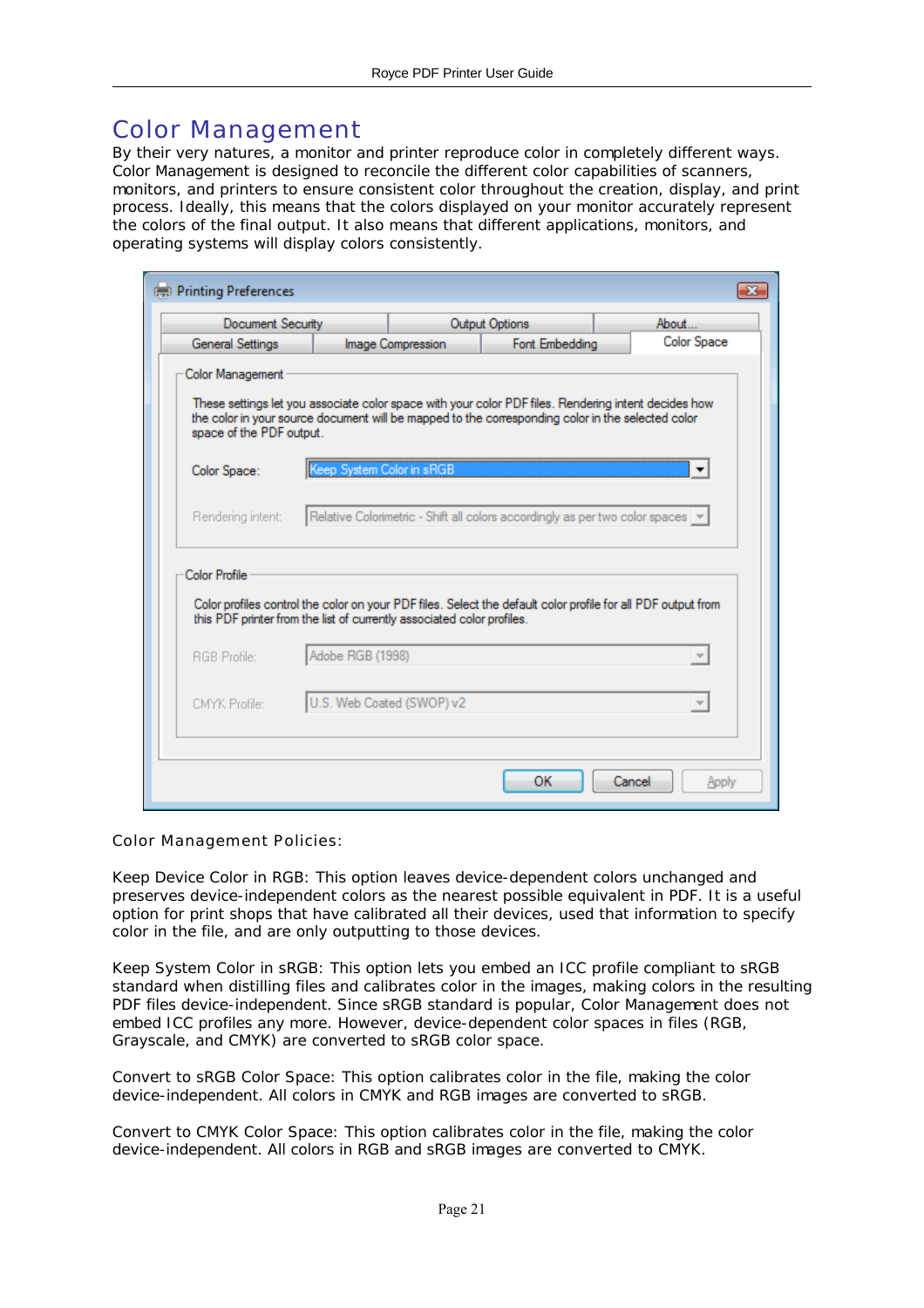Grayscale images are usually left unchanged. This option usually reduces the size and increases the display speed of PDF files because less information is needed to describe RGB images than CMYK images. Because RGB is the native color space used on monitors, no color conversion is necessary during display, which contributes to fast online viewing. This option is recommended if the PDF file will be used online or with low-end printers. CMYK is recommended for prepress or press printing and high-end printers.

#### **Rendering Intent:**

This option allows you to specify how to map colors between two color spaces. The result of any particular method depends on the profiles of the color spaces. For example, some profiles produce identical results with different methods:

Perceptual maintains the relative color values among the original pixels as they are mapped to the destination gamut. This method preserves the visual relationship between colors, although the color values themselves may change.

Saturation maintains the relative saturation values of the original pixels. This method is suitable for business graphics, where the exact relationship between colors is not as important as having bright saturated colors.

Relative Colorimetric remaps the white point of the source space to the white point of the destination space.

Absolute Colorimetric disables the matching of white and black points when converting colors. This method is not generally recommended unless you must preserve signature colors such as those used in trademarks or logos.

Relative Colorimetric is the default rendering intent.

#### **ICC Profile:**

For RGB, choose a profile to define the color space of all RGB images in files. The default, sRGB IEC61966-2.1, is generally a good choice because it is becoming an industry standard and is recognized by many output devices. You can also choose None to prevent RGB images from being converted.

For CMYK, choose a profile to define the color space of all CMYK images in files. The default is U.S. Web Coated (SWOP) v2. You can also choose None to prevent CMYK images from being converted.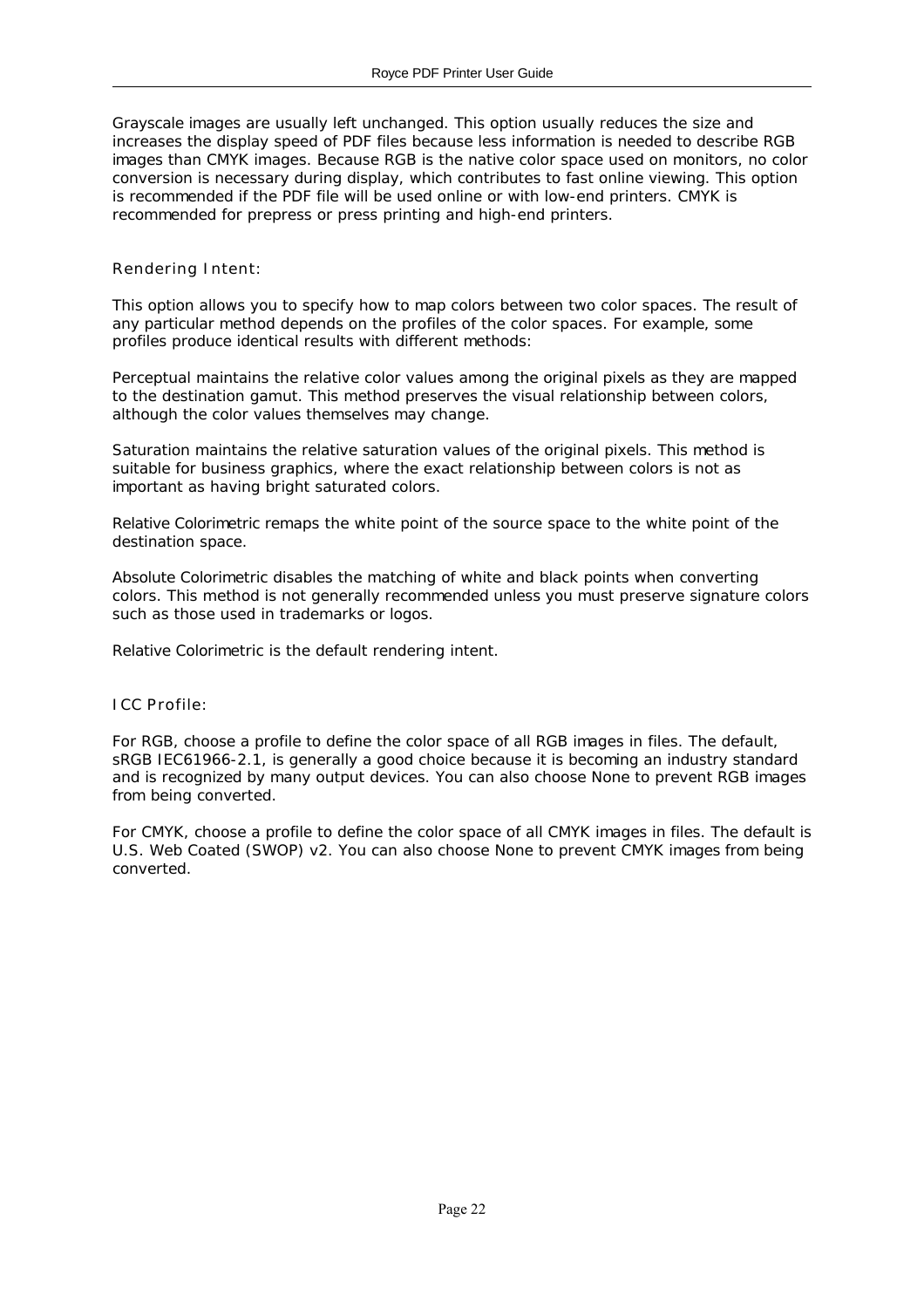#### **Document Security**

If any security features are turned on by the creator of a PDF document, the PDF file will be encrypted with the combinations of all the powerful features of our most advanced PDF security technology.

| General Settings                                                                               | Image Compression        |                                            | Font Embedding                                                                                         | <b>Color Space</b> |
|------------------------------------------------------------------------------------------------|--------------------------|--------------------------------------------|--------------------------------------------------------------------------------------------------------|--------------------|
| Document Security                                                                              |                          | Output Options                             |                                                                                                        | About              |
| Password Protection                                                                            |                          |                                            |                                                                                                        |                    |
| $\nabla$ User Password:                                                                        |                          |                                            |                                                                                                        |                    |
| $\triangledown$ Owner password:                                                                |                          |                                            |                                                                                                        |                    |
|                                                                                                |                          |                                            |                                                                                                        |                    |
| permission settings are still in effect.                                                       |                          |                                            | password is not set, the reader will not be prompted for a password to view this PDF, however, all the |                    |
| <b>Printing Allowed:</b>                                                                       | Low Resolution (150 dpi) |                                            |                                                                                                        |                    |
| Changes Allowed:                                                                               |                          | Inserting, deleting, and rotating of pages |                                                                                                        |                    |
| Enable copying of text, images, and other content                                              |                          |                                            |                                                                                                        |                    |
| <b>Permission Settings</b><br>$\triangleright$ Enable content access for the visually impaired |                          |                                            |                                                                                                        |                    |

**Password Protection:**

To help prevent security problems, you can set a password on a PDF document before you send or share it. The password identifies the reader or owner of the PDF document and helps warn anyone who views it if the document was modified after it was password-protected. You can also determine whether the document can be modified or printed by applying PDF permissions before sharing the document.

To secure your PDF document with password(s), the owner password is mandatory. When the user password is not set, the reader will not be prompted for a password to view this PDF, however, all the permission settings are still in effect.

To set, modify, and remove the permission settings, you are required to specify or enter the owner password. This password identifies the owner of the PDF document.

**Permission Settings:**

The following settings can enabled or disabled to allow or disallow readers to operate on your PDF document,

1. Printing in high resolution or low resolution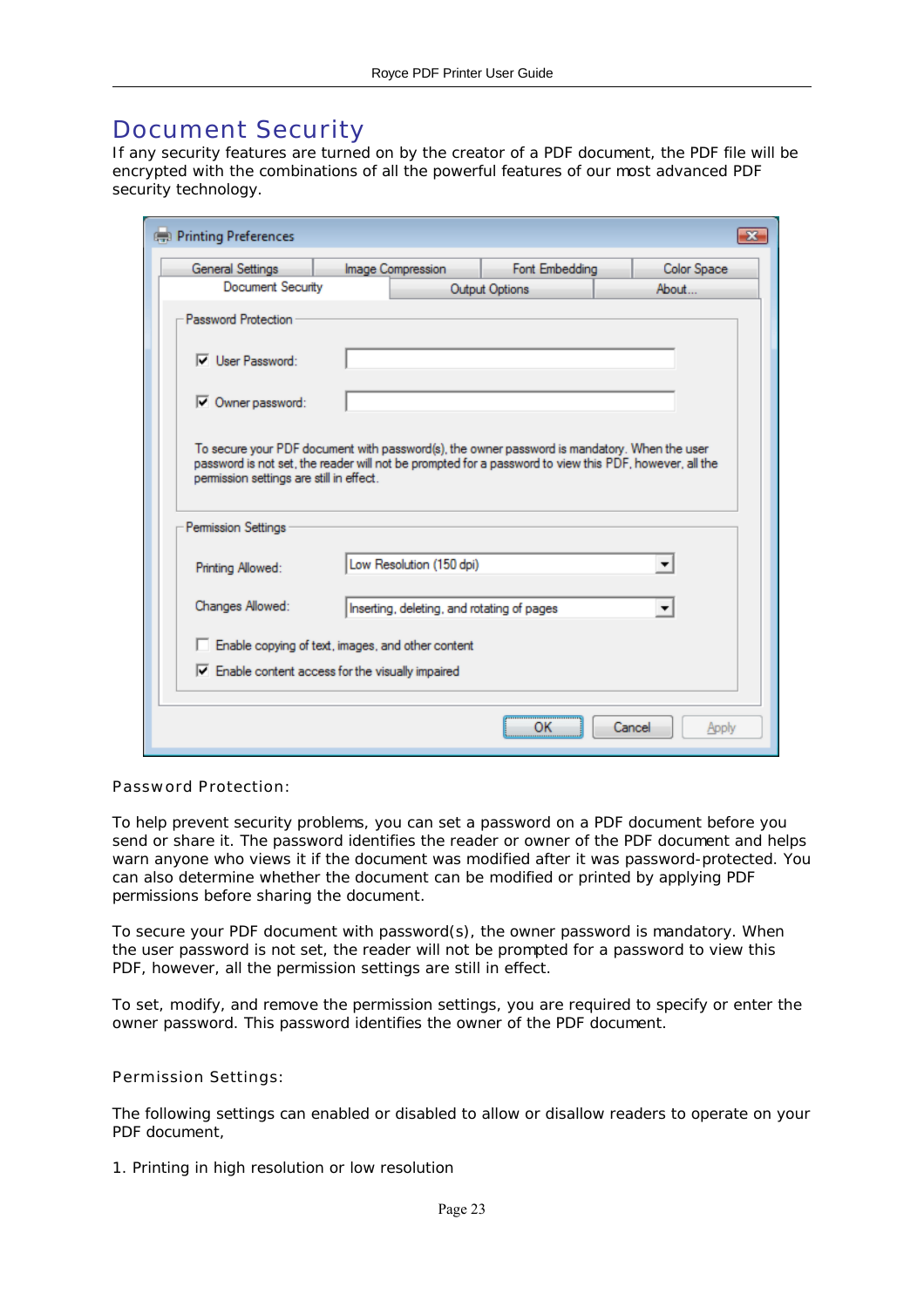- 2. Copying of text, images, and other content
- 3. Text access for screen reader device for the visual impaired
- 4. Inserting, deleting, and rotating of pages
- 5. Filling-in form fields and signing
- 6. Commenting, filling in form fields, and signing
- 7. Any change except extracting pages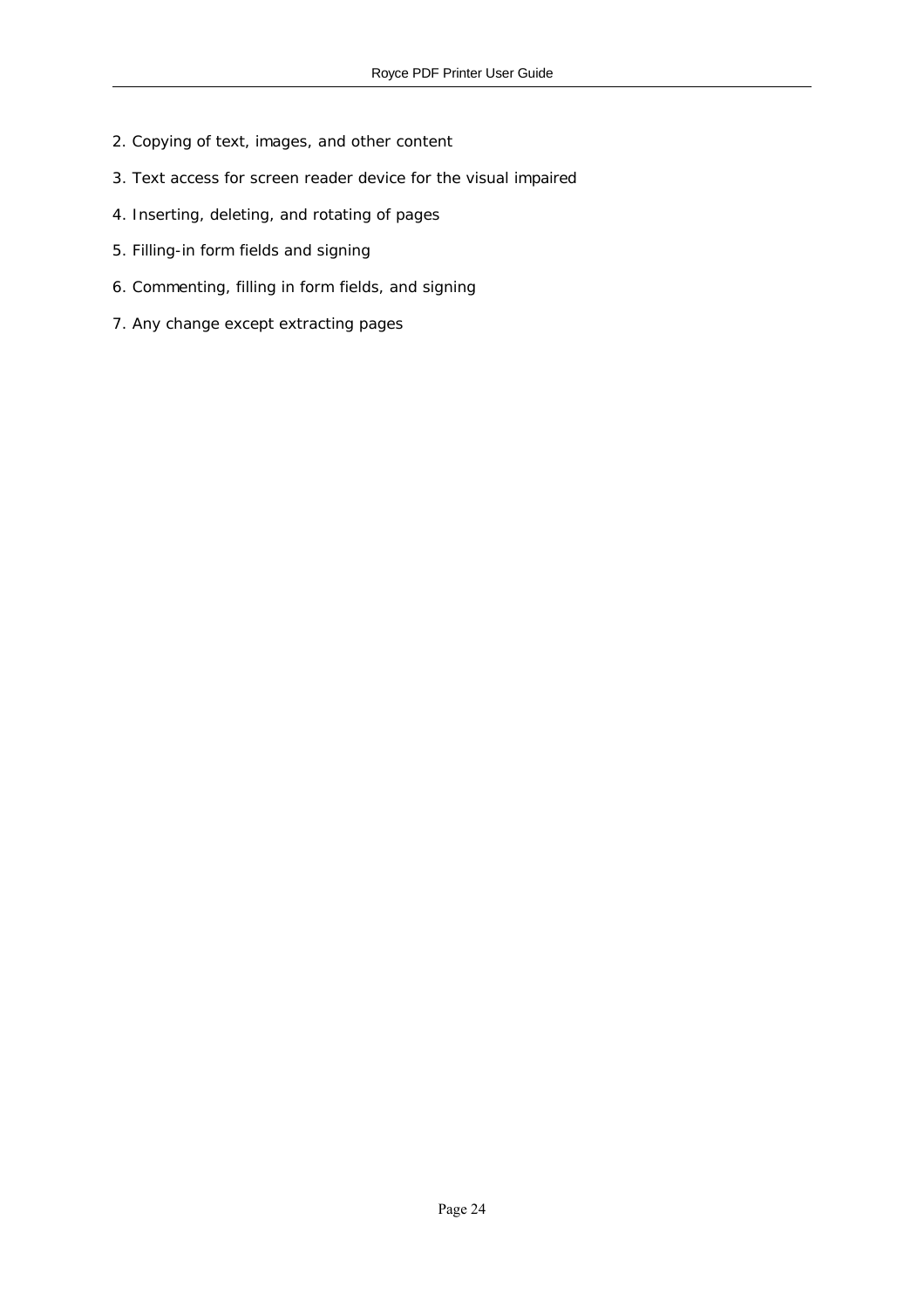#### **Output Options**

The PDF merge capabilities include being able to append, insert or overwrite PDF result to the destination PDF file in runtime. Once a choice is made in the Output Options, Royce PDF Printer acts as per the decision you have made when the destination PDF file exists.

| General Settings                                                                                                                       | Image Compression                                                                                 | Font Embedding                                                                                                                     | <b>Color Space</b>             |
|----------------------------------------------------------------------------------------------------------------------------------------|---------------------------------------------------------------------------------------------------|------------------------------------------------------------------------------------------------------------------------------------|--------------------------------|
| <b>Document Security</b>                                                                                                               |                                                                                                   | Output Options                                                                                                                     | About.                         |
| <b>Destination Parameters</b><br>C Output PDF to a folder:<br>document except the extension .PDF<br>Output PDF always to a file:<br>C. | Prompt for file name (Show Save-As dialog)<br>The output PDF has the same file name as the source | Overwrite Options<br>$\sqrt{2}$<br>C Insert at beginning of existing file<br>Append to existing file<br>C Overwrite without asking | Confirm with overwrite options |
| folder with the above file name.                                                                                                       | The output PDF will always be written to the above                                                | Attach literally any type of file, the PDF<br>can act as a secure delivery medium for<br>sensitive or commercial content.          |                                |
| Attach file(s) to PDF                                                                                                                  |                                                                                                   |                                                                                                                                    | Add                            |
|                                                                                                                                        |                                                                                                   |                                                                                                                                    | Delete                         |

**Here are the four choices on Output Options,**

- 1. Confirm with overwrite options
- 2. Insert at beginning of existing file
- 3. Append to existing file
- 4. Overwrite without asking

**The following senaio describes how the first option decides the behavior of Royce PDF Printer:**

Suppose you have a DailyReport.PDF file already in your "My Documents" folder, and you create a new PDF file from Microsoft Word, and specify DailyReport.PDF as the destination file name in the Save-As dialog. Now the conflict in file name happens. You will see a run-time warning dialog to prompt you to confirm which action to take,

- 1. Insert the resulting PDF file at beginning of the existing PDF file
- 2. Append the resulting PDF file to the existing PDF file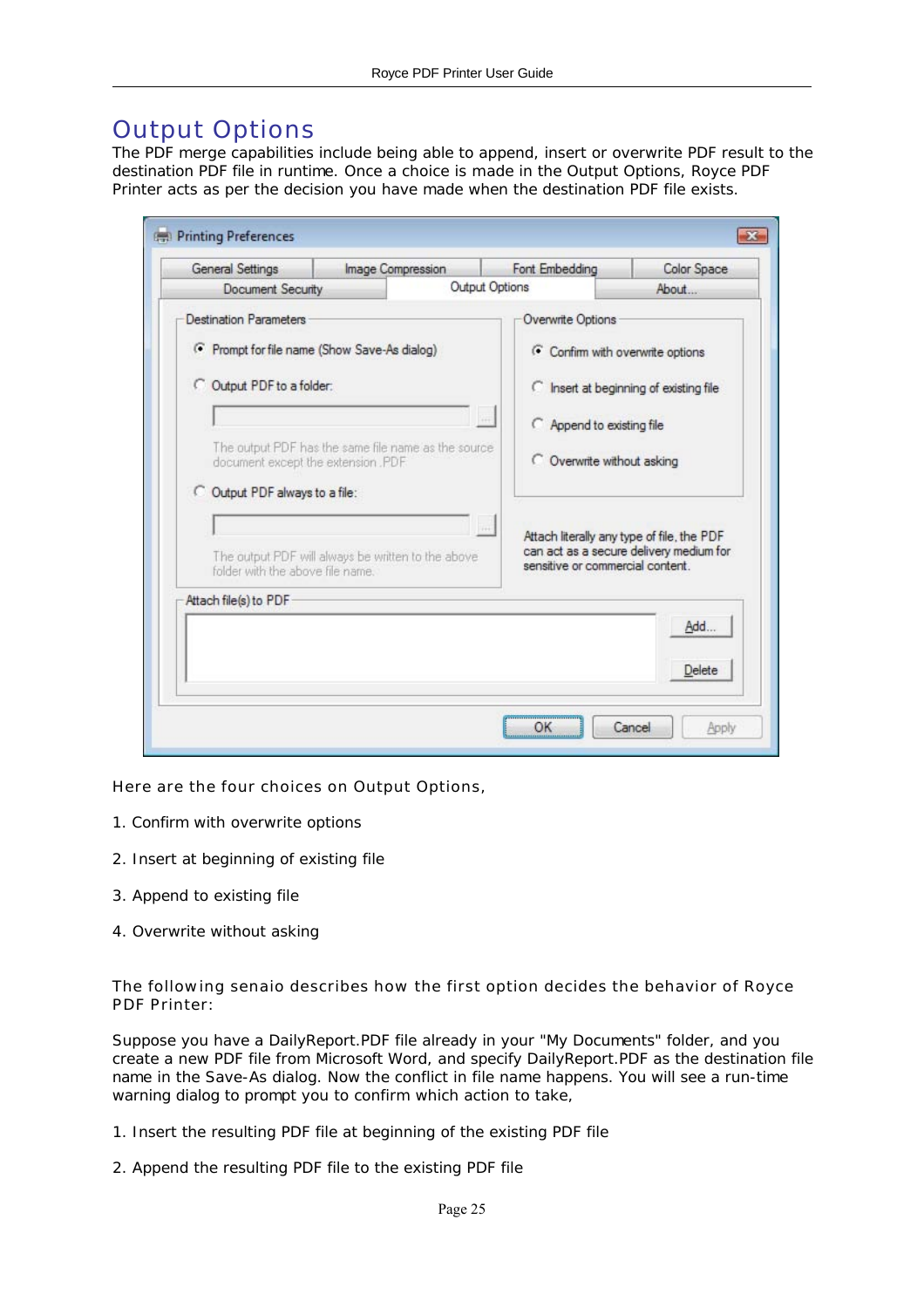#### 3. Overwrite existing file

To bypass this warning dialog for good and all, you should make a choice among "Insert at beginning of existing file", "Append to existing file", and "Overwrite without asking".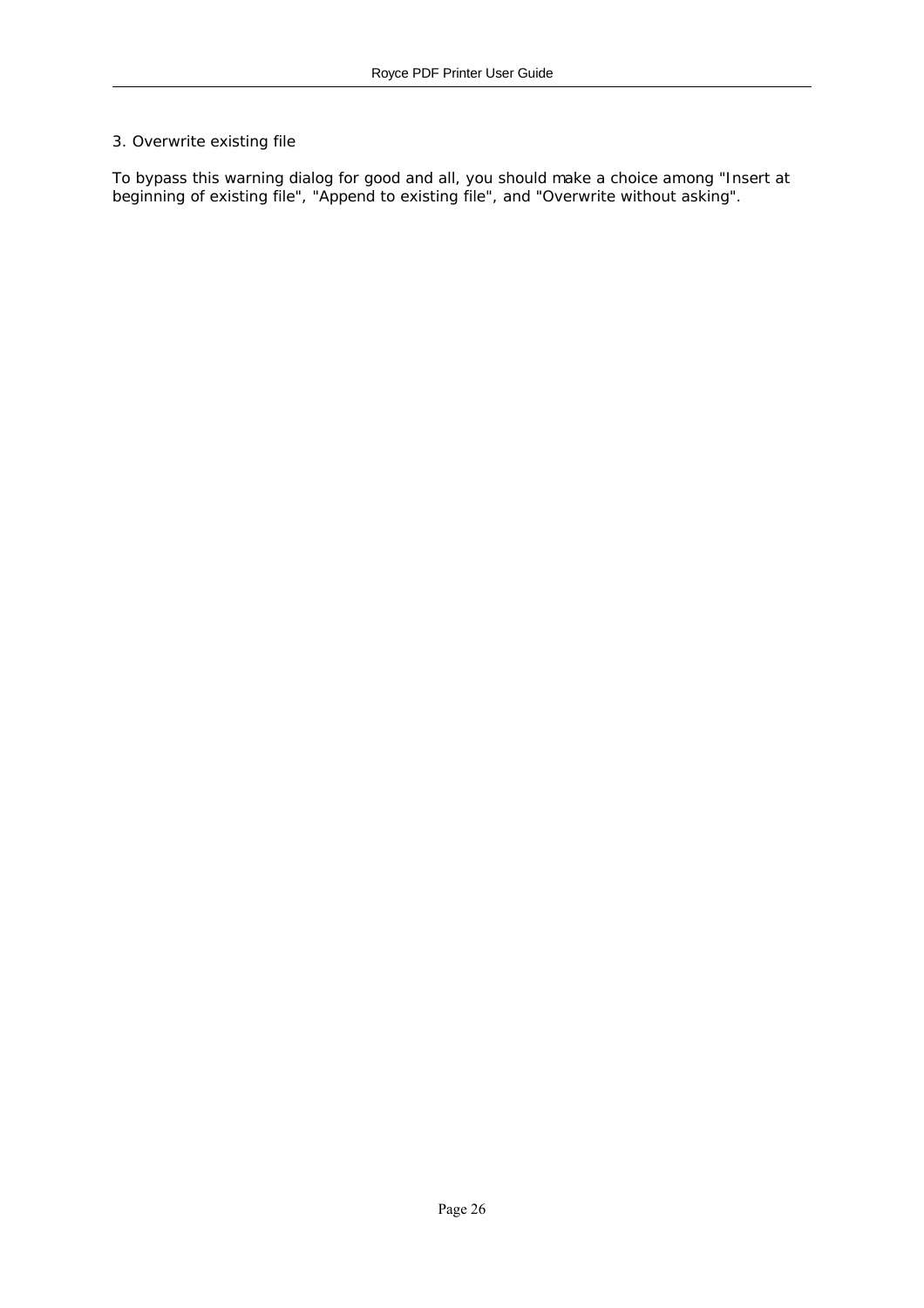#### **PDF Attachment**

Many times you will want to attach a PDF or other file to your primary PDF document before sending it on or for archival purposes. For instance, you may want to attach a copy of the document's original source file, companion documents or other related materials. Luckily, the PDF format allows for just this, via PDF attachment features.

Using the Royce PDF Printer product, select Output Options Tab > Attach file(s) to PDF and then browse to choose your appropriate file. Once you have added your attachment, the attachment will be automatically added to the Attachment List.

To attach more files, simply repeat the process. You can attach as many files as you want.

Since it is possible to attach literally any type of file, the PDF can act as a secure delivery medium for sensitive or commercial content.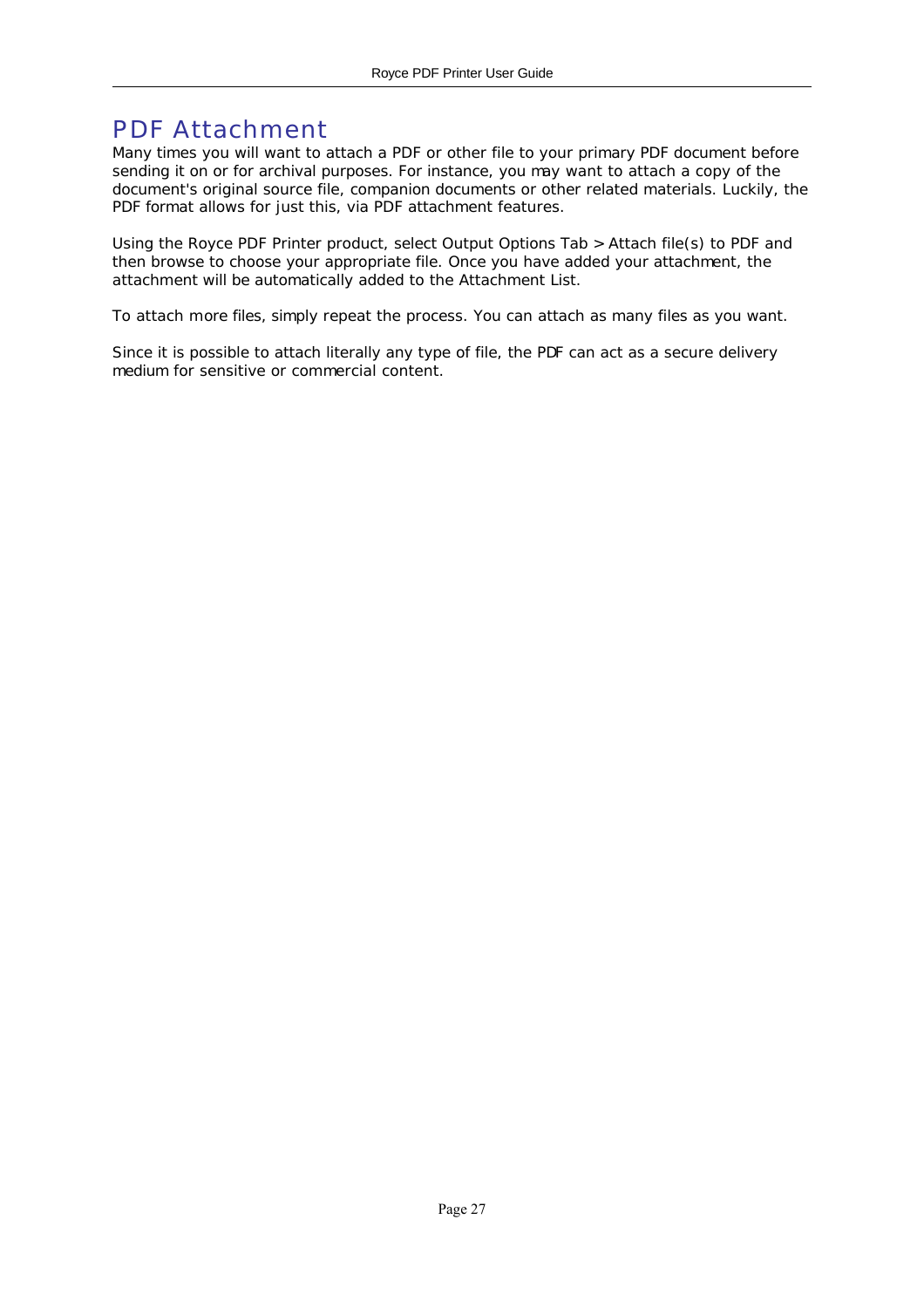#### **Remove Watermark**

The trial version of the Royce PDF Printer stamps an Unregistered watermark in red on all PDF pages it creates. To remove the watermark, either purchasing a license or registering the product is required. After you purchase, you get the full retail version, which creates PDF files without the Unregistered watermark.

For more information on purchasing,

<http://www.roycesoft.com/register.html>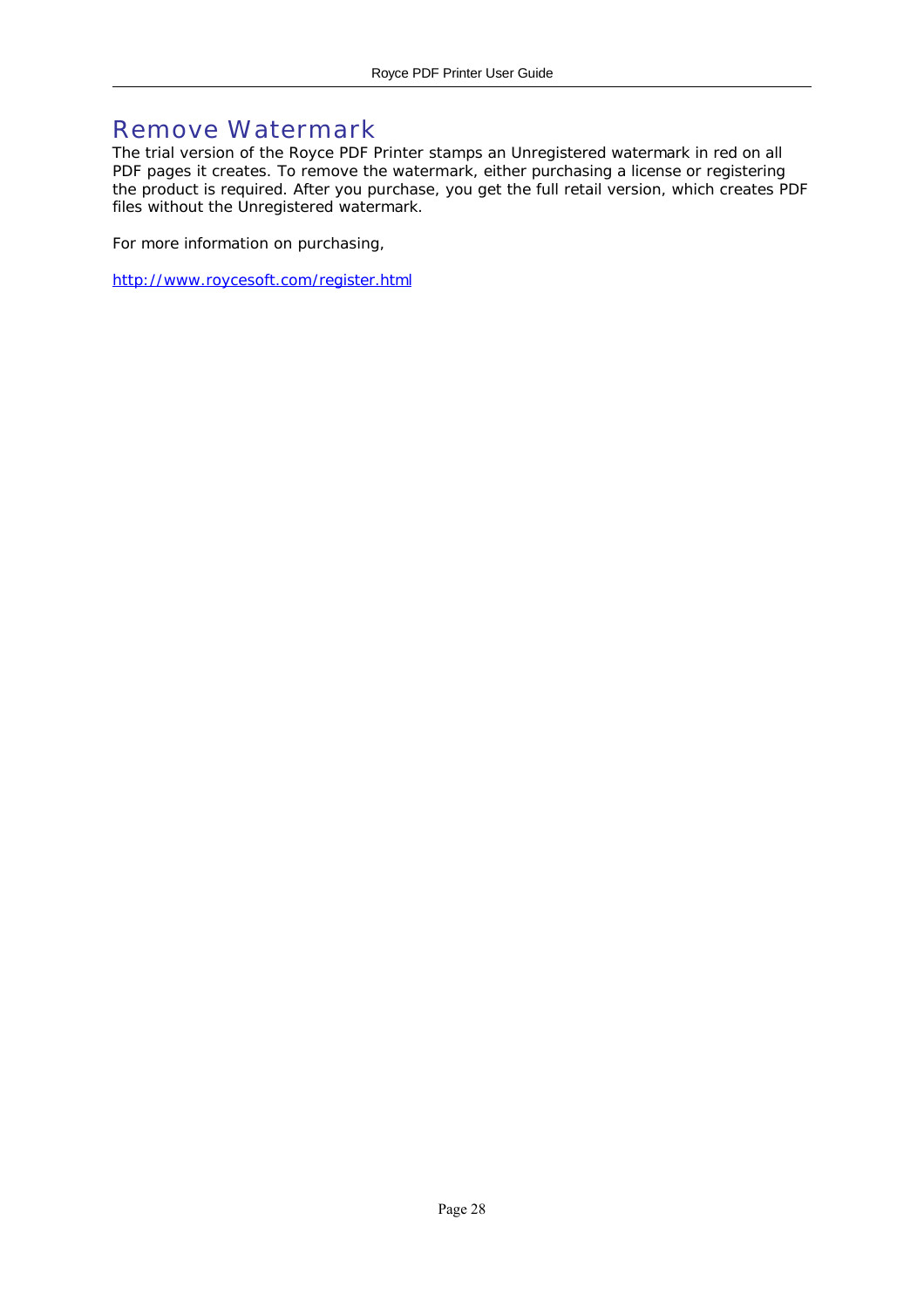### **Technical Support**

If you have a question about purchasing or using Royce PDF Printer, or have a suggestion for a new feature you'd like to see in a future release, please don't hesitate to write to us.

**Contact Sales Representative:**

sales@roycesoft.com

**Contact Technical Support Staff:**

support@roycesoft.com

**Contact North American Sales Office:**

Share-It! USA 9625 West 76th Street, Suite 150 Eden Prairie, MN 55344 USA

Languages: English

Tel: 1-800-903-4152 Fax: (724) 850-8187

**European Sales Office:**

Share-it! - element 5 AG Vogelsanger Str. 78 50823 Cologne Germany

Languages: English, German, French, Italian, Spanish and Portuguese

Tel: +49.221.31088.20 Fax: +49.221.31088.29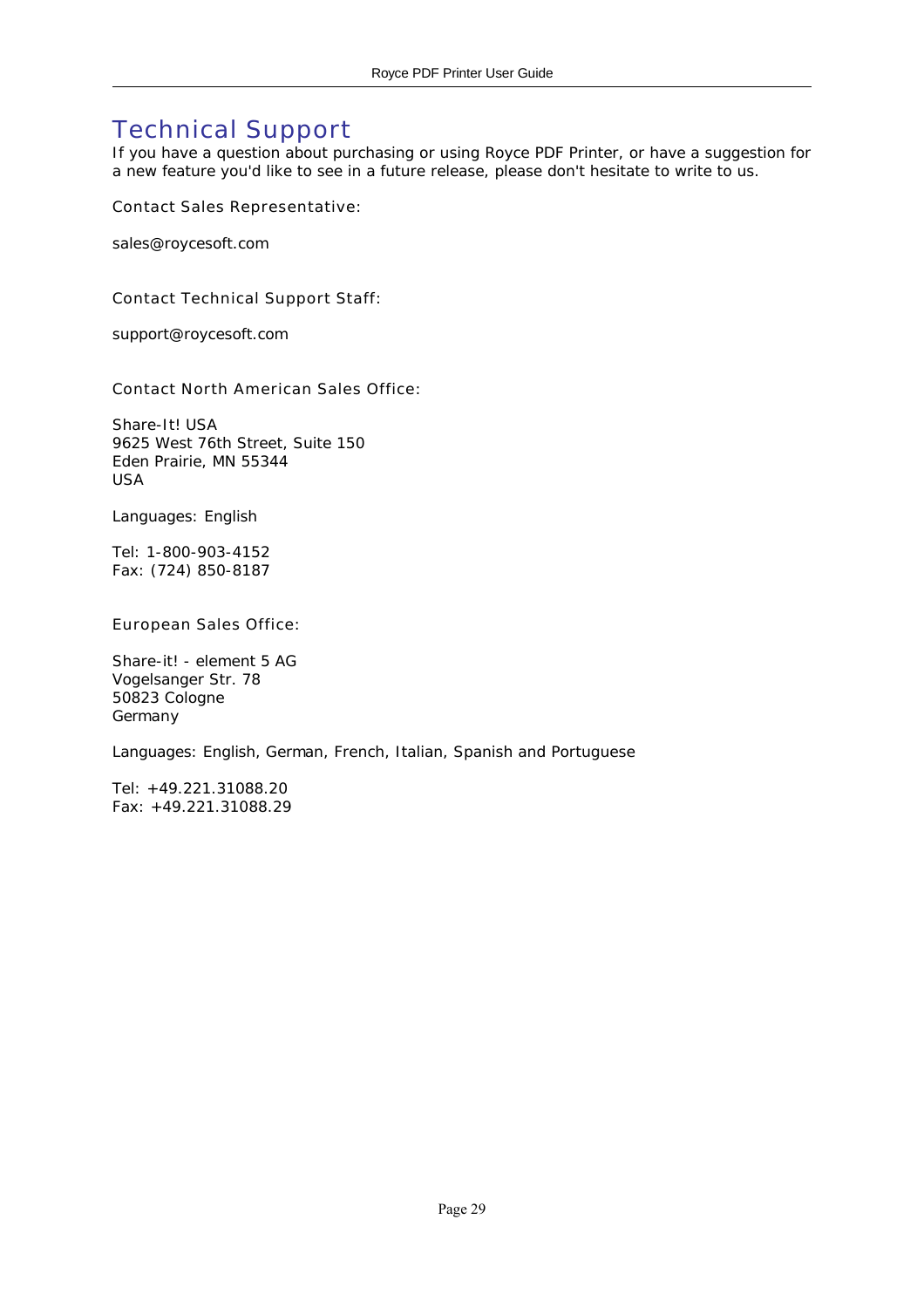#### **Frequently Asked Questions**

The most frequently-asked questions about installing and using Royce PDF Printer product are answered below. If you have a question that isn't answered here or elsewhere on this Web site, please write to support@roycesoft.com.

Q: Is it legal to create PDF with your solution?

A: Absolutely legal. PDF has become an open standard. Any individual or company can write PDF creation software to create PDF files compliant to the Adobe PDF specification.

Q: Does your software support business graphics and press-ready output? A: Yes. Royce PDF Printer supports CMYK, RGB, sRGB color spaces and 16 combinations of graphics and image compressions and rendering to assure the quality of business graphics and press-ready output.

Q: Our company has multiple sites, will one site license be enough? A: Our Site License allows you to install the software on unlimited number of servers and workstations (including portables, notebooks, and laptops) in multiple offices of your company in different locations, cities, and countries.

Q: Can I get discount if I purchase multiple licences? A: We offer volume discounts for individuals and companies that purchase multiple licenses. For more information on pricing, visit <http://www.roycesoft.com/purchase.html>

Q: I am not sure if your product works with Windows Server? A: Our product is designed and certificated for Windows 2000 Server, Windows 2000 Advanced Server, Windows 2000 Datacenter, Windows Server 2003, and Windows Server 2008.

Q: I installed Royce PDF Printer on a Windows Server 2003, and the client can't have access to the shared 'Royce PDF Printer' printer. How come? A: Here is the checklist,

 1) Royce PDF Printer software has been installed with Administrative privilege onto the Windows Server 2003.

 2) Guest account or an appropriate user account has been enabled to make the 'Royce PDF Printer' printer accessible by printing.

3) Firewall has been disabled or an appropriate rule to bypass firewall has been applied.

 4) Royce PDF Printer Client software has been launched on the client with the correct parameters.

Q: I installed Royce PDF Printer on a Windows XP Pro computer, but failed to share the Royce PDF Printer for other computers. Why? A: Here is the checklist,

1) Royce PDF Printer has been installed on the Windows XP Pro computer successfully.

 2) You have enabled printer sharing in "Start"->"Control Panel"->"Printers and Faxes"->"Royce PDF Printer"->"Sharing...".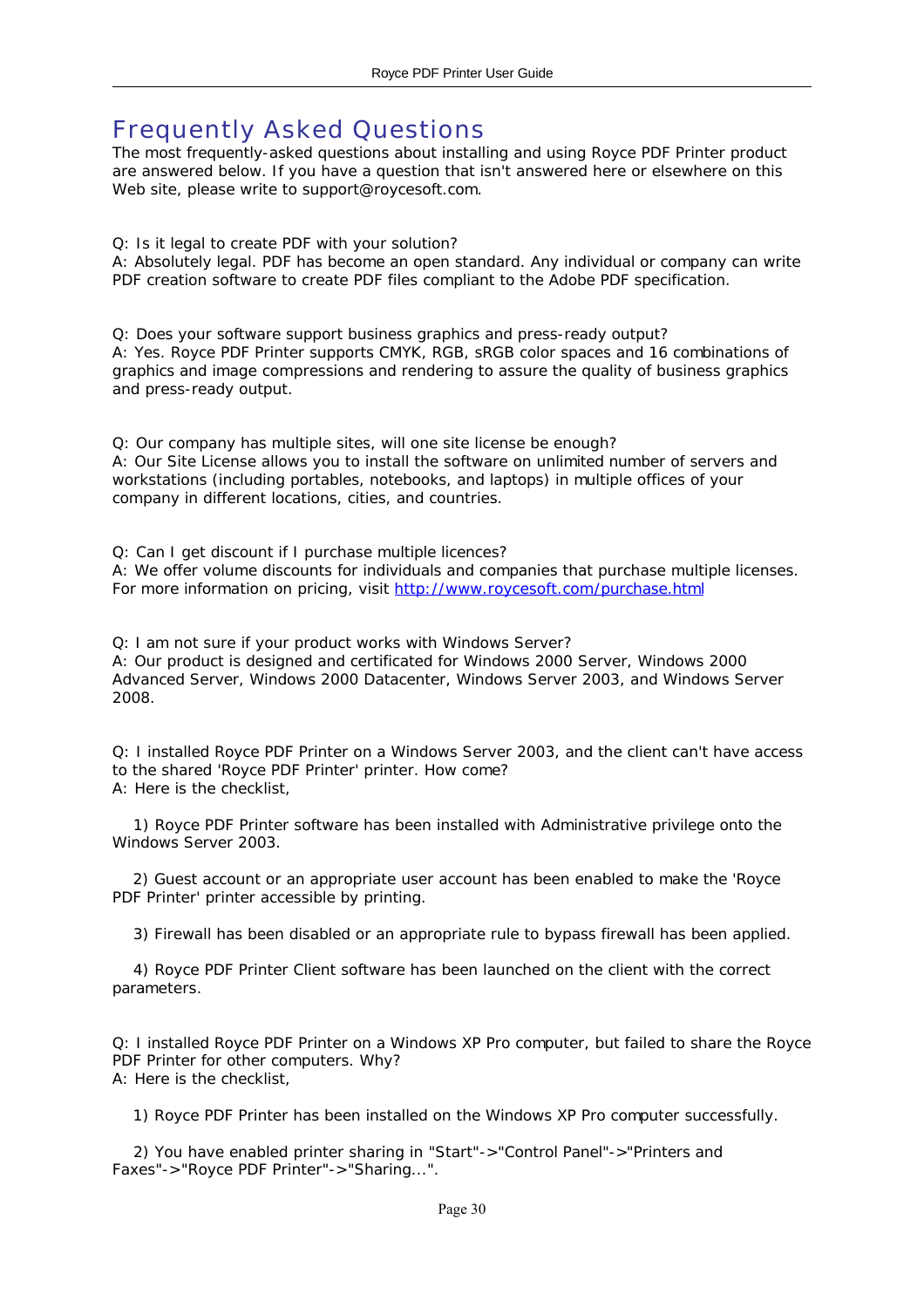3) Firewall has been disabled or an appropriate rule to bypass the firewall has been applied.

 4) Royce PDF Printer Client software has been launched on the client with the correct parameters.

Q: I installed Royce PDF Printer on a Windows Vista computer. Can I share my Royce PDF Printer for the other computers? A: Sure. Please follow,

 1) On your Vista computer, select "Start"->"Control Panel"->"Printers and Faxes", right-click on the icon of the "Royce PDF Printer" printer, and choose "Sharing...". Enable the printer sharing and specify RoycePDF as the share name.

 2) On your client computer, launch the Royce PDF Printer Client software to install the shared RoycePDF printer from the server.

Q: Do I need to uninstall a previous version of the Royce PDF Printer before I install a newer version?

A: No. There is no need to uninstall the previous version before installing a newer version of the program.

Q: Do I need to uninstall the trial version of the Royce PDF Printer software before I install the full version?

A: No. The full version of Royce PDF Printer software can be installed over the trial version. This means that the trial version's files will be replaced by the full version's files.

Q: Can I use the Royce PDF Printer software on both my desktop and portable computer? A: If you purchased a single-user license for the full version of the Royce PDF Printer software, you can use the software on one or more computers you own, provided the program is only used on one computer at a time. If more than one person will be using Royce PDF Printer on different computers at the same time, you must purchase a multiple-user license.

Q: How many licenses should I acquire, if I want to install Royce PDF Printer on a server computer?

A: When Royce PDF Printer is installed on a server computer that allows multiple users to access the shared printer, one license should be purchased for each user.

Q: Which product works on Microsoft Windows 7? A: All our products work on Windows 7.

Q: What is your upgrade policy? A: 3-Year Free Upgrades.

Q: Does Royce PDF Printer supports terminal services? A: Yes.

Q: How can I make CMYK PDF document?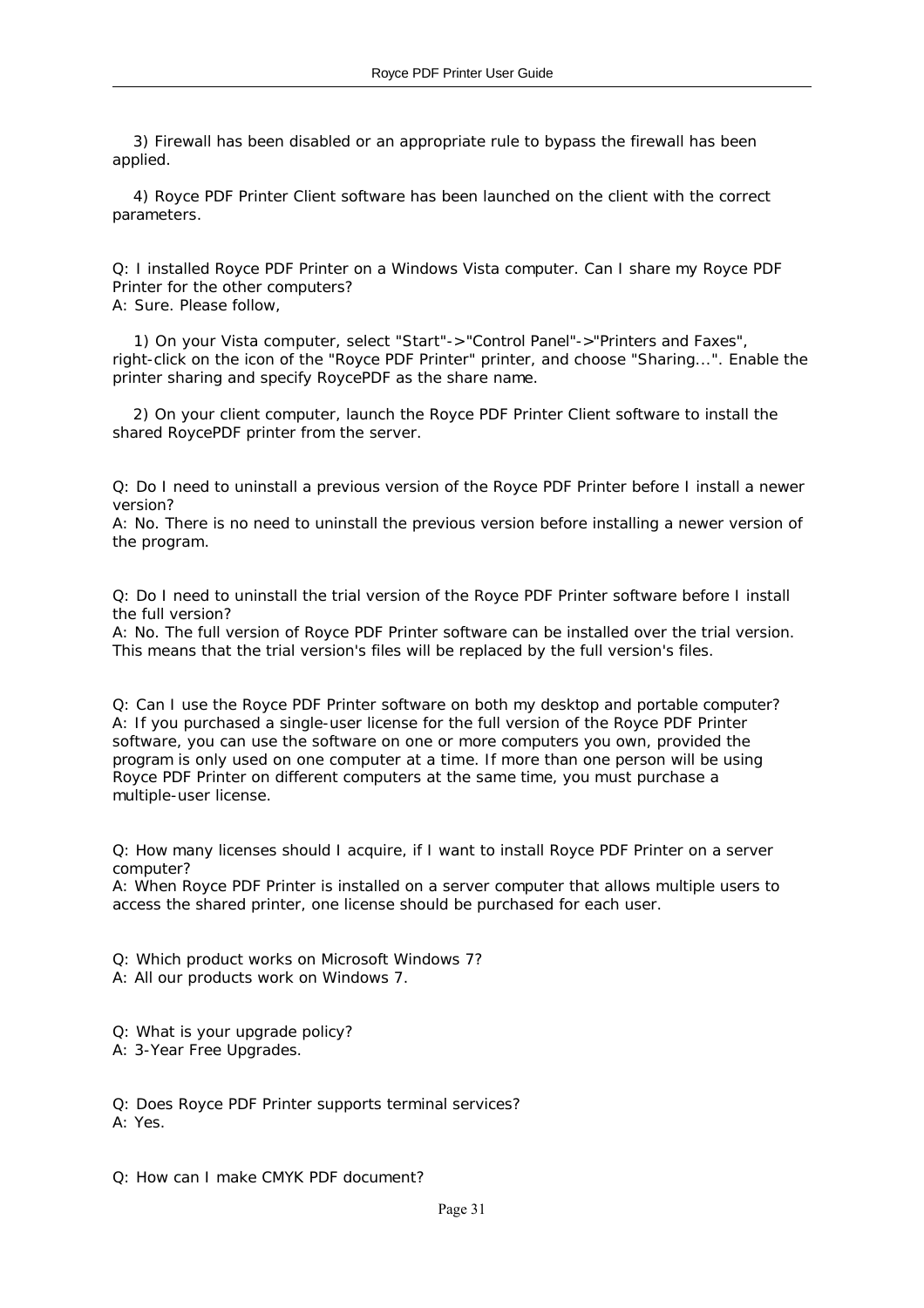A: Before you print to the Royce PDF Printer, click the Properties button of your Royce PDF Printer, explore to the Color Space tab, set the Color Space to CMYK rather than RGB or sRGB.

Q: How to append to an existing PDF file?

A: You can save your PDF output to an existing PDF file, and a confirmation dialog will pop up asking you if you want to overwrite, or append the PDF result to this existing file, or insert the PDF result at the beginning of the existing file.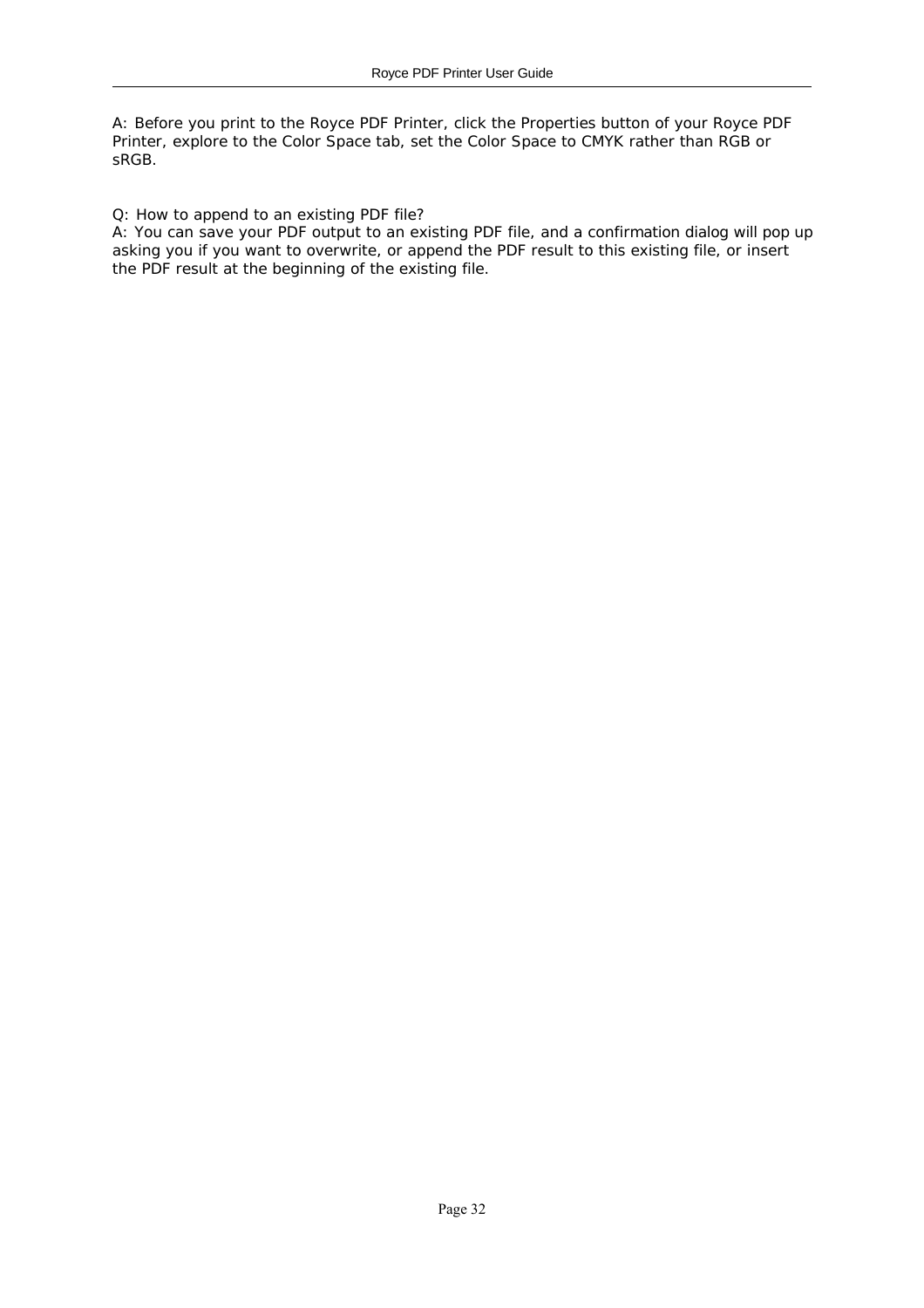## **Purchase & Order**

**Why to buy?**

The trial versions of the Royce PDF Printer software stamps an Unregistered watermark in red on all PDF pages it creates. To remove the watermark, purchasing a license or registering the product is required. After you purchase, you get the full retail version, which creates PDF files without the Unregistered watermark.

You can purchase the full version of the Royce PDF Printer software from Softonic, a leader in secure online order processing and online software delivery. For your convenience, a variety of ordering methods and payment options are available.

**For more information on purchasing,**

<http://www.roycesoft.com/purchase.html>

**Billing & Payment:**

Billing currency: USD, EUR, GBP, AUD, CAD, JPY, CHF.

Payment options: Credit card, Debt card, PayPal, Wire Transfer, Bank Check, Purchase Order etc.

NOTE: The simplest and cheapest and fastest way to buy our software is to order it Online.

**Benefits of Purchase & Registration:**

When you purchase the full version, you'll receive:

- Use of the software beyond the 90-day trial period

- No registration reminders or trial version watermarks on PDF files
- Free updates & upgrades to the latest version & future versions.
- Product support by e-mail totally free.

**Delivery Options:**

You can choose either of the following delivery methods:

1) Download: You will receive a download link to the full version immediately after your order is processed.

2) Download + CD: You will receive a download link as described above, and the setup file for the full version will also be mailed to you on one compact disc.

#### **Online Purchase**

**Ordering Online**

The easiest and fastest way to get the full version of Real PDF software is to order through Softonic's secure online store using a credit card, debit card, or PayPal. Softonic accepts Visa, MasterCard, American Express, JCB, and Diners Club, as well as U.K. debit cards Solo and Switch/Maestro.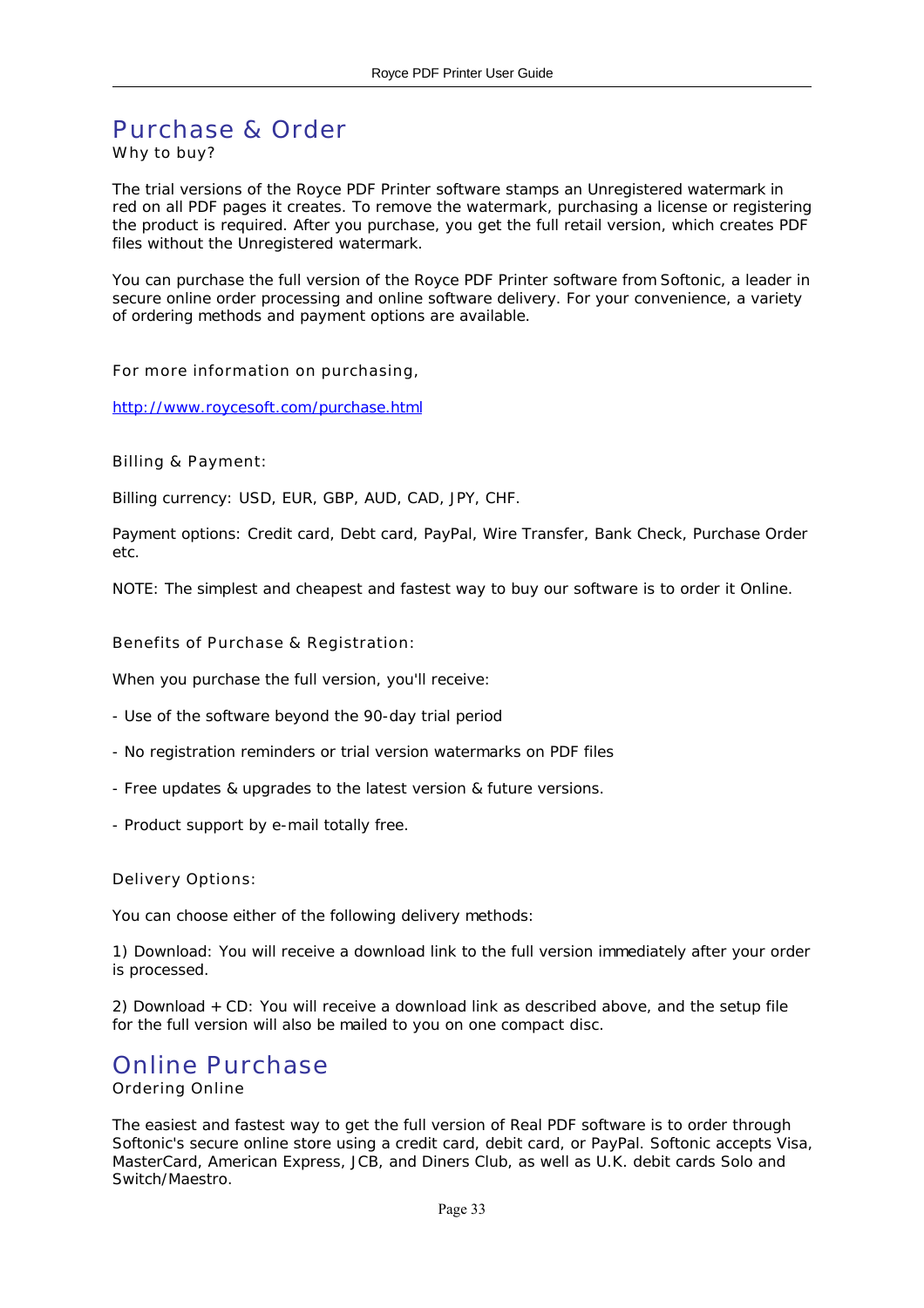Ordering online is easy, fast, safe, and secure!

Online credit-card, debit-card, and PayPal orders are processed immediately!

You can download the software right away!

Softonic also accepts payment by bank/wire transfer, check, and cash. If you choose one of these payment options, you will receive the necessary bank account information or postal address by e-mail after your order is processed.

**Ready to purchase online?**

<http://www.roycesoft.com/purchase.html>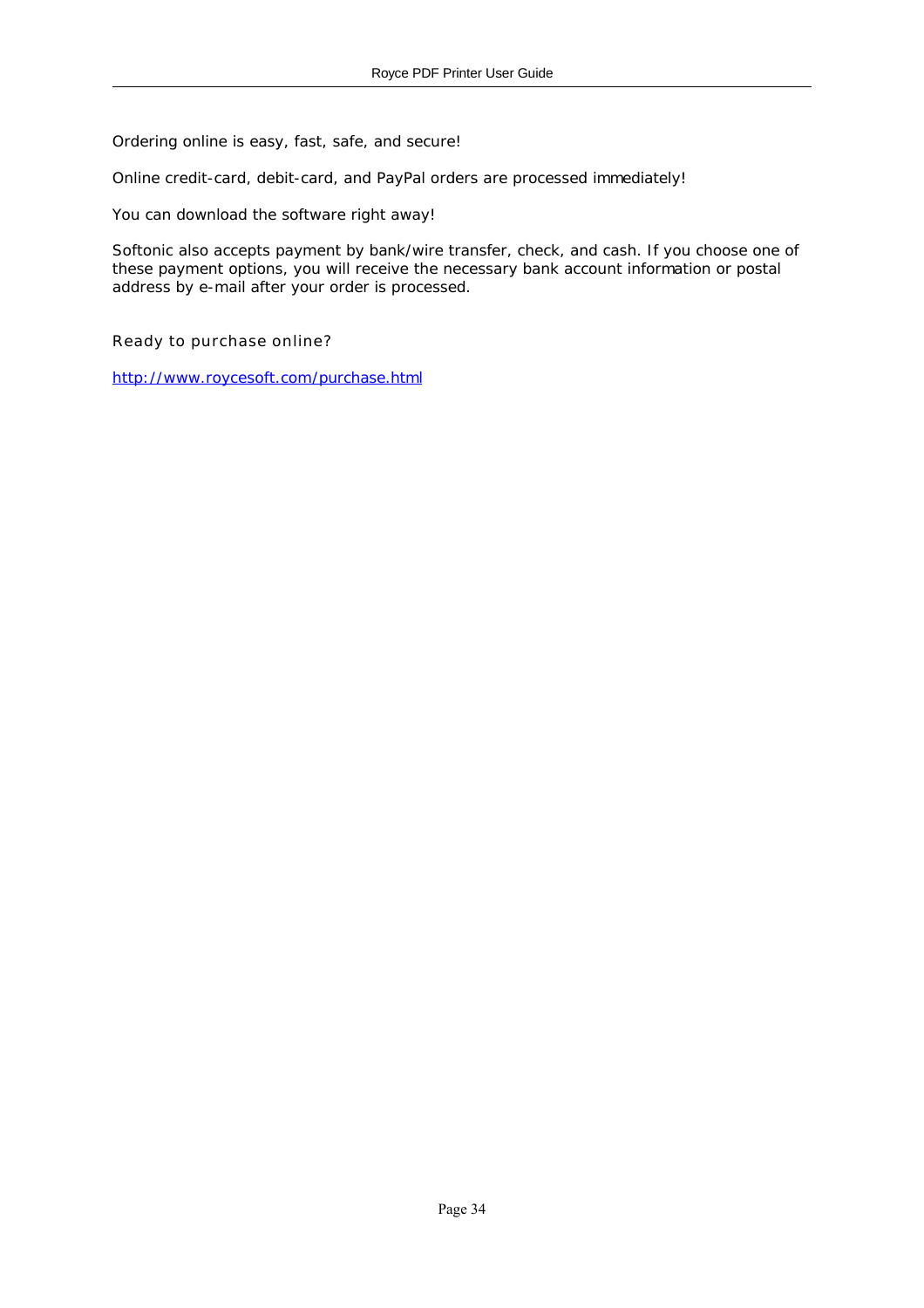### **Purchase Order**

**Ordering by Purchase Order**

Business customers can place a purchase order (PO) through our resellers' customer service by fax or mail. POs should be printed directly from your accounting system on company letterhead. All POs must include the required information so that our resellers can process your order.

(\*) The product name **Royce PDF Printer** and the product number is **300262132**

- (\*) The requested quantity
- (\*) The name the product will be licensed to
- (\*) Your billing address and your delivery address, if different
- (\*) Name, phone and fax number of the contact person for your order
- (\*) The e-mail address to which the order confirmation and invoice should be sent, and your e-mail delivery address, if different
- (\*) The requested billing currency

If you include all of the required information, your order can be processed immediately by our customer service team.

#### **Customer Service USA**

(Language: English) share-it! c/o Digital River Inc. 9625 West 76th Street, Suite 150 Eden Prairie, MN 55344, USA

Phone: +1 952 646-5747 (for calls from outside the U.S.) or +1 800 903-4152 (for calls within the U.S.) Fax: +1 952 646-4552

#### **Customer Service Europe**

(Languages: German/English/French/Italian/Spanish/Portuguese) share-it! - Digital River GmbH c/o Digital River Ireland Ltd. Block 4, West Park Shannon Free Zone Co. Clare Irland

Phone: +49 221 31088-20 Fax: +49 221 31088-29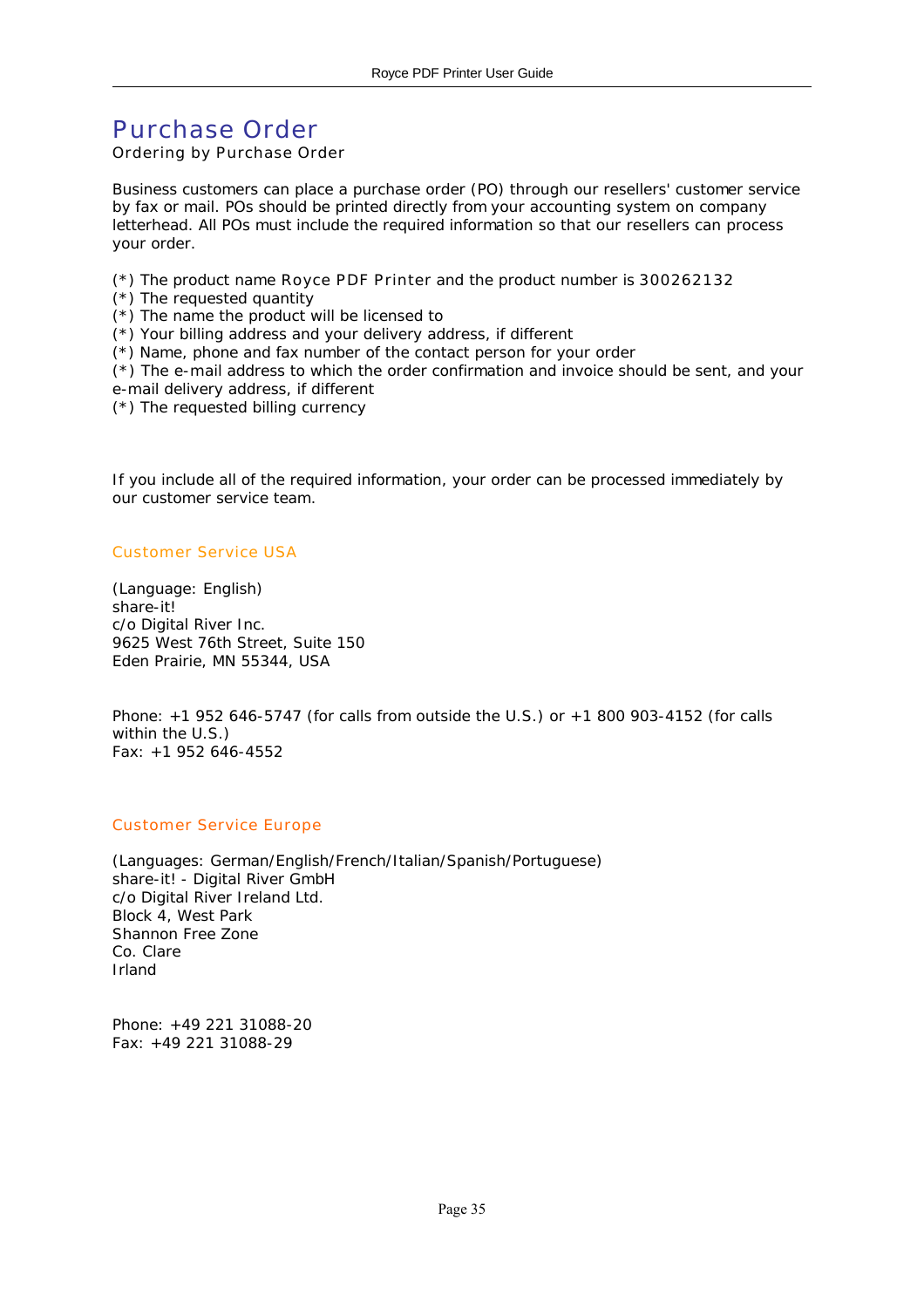### **Other Ways of Order**

**Ordering by Bank Check / Wire Transfer**

You can send your Bank Check or Wire Transfer to us,

share-it! USA 9625 West 76th Street Suite 150 Eden Prairie, MN 55344 USA

OR

share-it! - Digital River GmbH c/o Digital River Ireland Ltd. Block 4, West Park Shannon Free Zone Co. Clare Irland

**Ordering by Phone**

Call us and place your order,

Toll-free: 1-800-903-4152 (U.S.) Phone: 1-952-646-5747 (Int'l) +49.221.31088.20

**Ordering by FAX**

You can FAX your order to us,

Fax: 1-952-646-4552

OR

Fax: +49 221 31088-29

If you choose to mail or fax your order to share-it!, be sure to include your name, postal-mail address, and e-mail address, and to specify the product, quantity, and payment option you desire.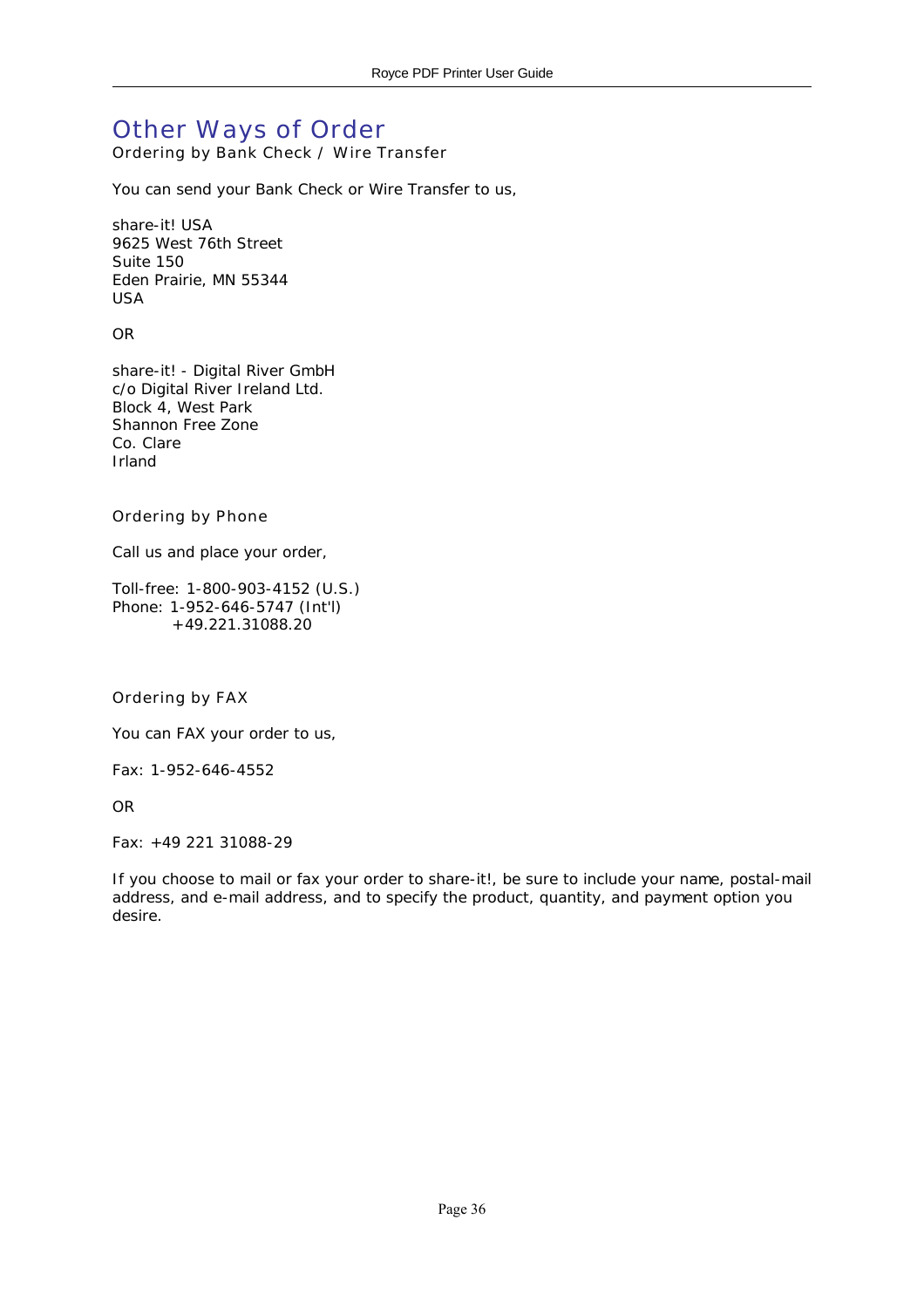## **Installer Customization Tool**

**Customize the Royce PDF Printer installer as per your needs!**

The Installer Customization Tool will not be installed onto your computer system by default. However, you can launch this tool direct from the Royce PDF Printer menu. Network administrators can use this utility to create a custom installation package that includes such components as PDF printer driver, ICC profiles, specific to your organization. You can preconfigure the printer driver settings, for example, change paper size, adjust graphics compression. Upon completion, the customization utility generates an executable file (\*.EXE). User can use the file to install the preconfigured printer drivers along with other selected components on client machines. This utility supports wizard, silent, and batch operations. To gain access to the customization utility, select Administrator Software=>Installer Customization Tool on the first menu screen.

| Royce Installer Customization Tool |                                                                                                                                                                                                                                                |
|------------------------------------|------------------------------------------------------------------------------------------------------------------------------------------------------------------------------------------------------------------------------------------------|
|                                    | Welcome to the Royce PDF Printer Installation<br><b>Customization Tool.</b>                                                                                                                                                                    |
|                                    | This wizard will help you create a customized installer for Royce<br>PDF Printer. This customized Installer can then be distributed to<br>client PCs or servers and used to install Royce PDF Printer with<br>the settings of your preference. |
|                                    | Note: This tool will also allow you to configure the Royce PDF<br>Printer as a network shared printer for other computers.<br>(C) 2008 Copyright<br>Roycesoft Corporation                                                                      |
|                                    | Cancel<br>Next                                                                                                                                                                                                                                 |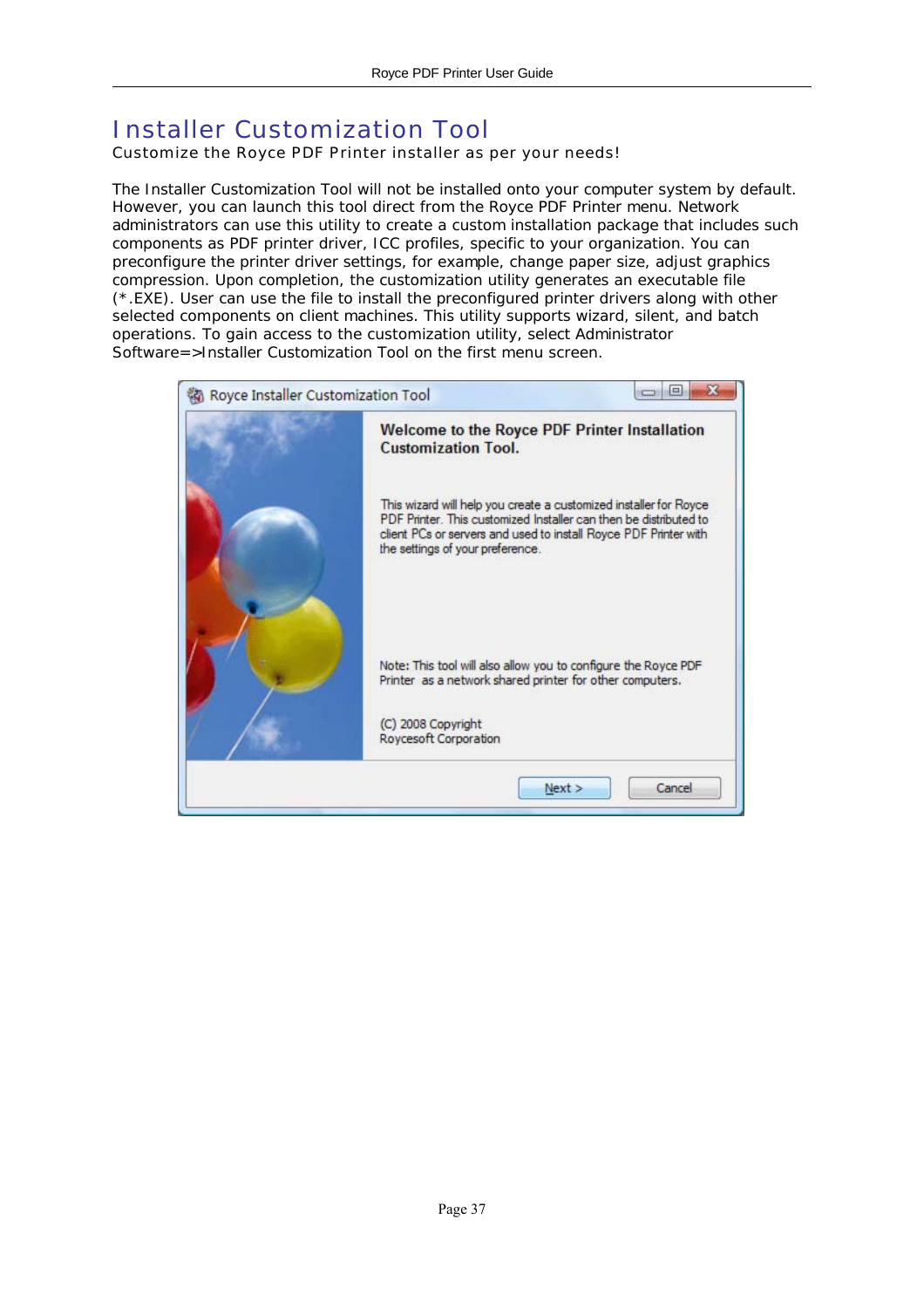| <b>Advanced Options</b> | Create custom settings for the Royce PDF Printer Installer                                                                                                          |            |                      |
|-------------------------|---------------------------------------------------------------------------------------------------------------------------------------------------------------------|------------|----------------------|
| Printer Name:           | Royce PDF Printer                                                                                                                                                   | Port Name: | ROPDE                |
| Driver Name:            | Royce PDF Printer                                                                                                                                                   |            | Printer Settings     |
|                         | Set Royce PDF Printer as default printer after installation                                                                                                         |            |                      |
| Share Name:             | Share Royce PDF Printer for other computers<br>RoycePDF<br>Disable Windows Firewall<br>Just enable printer sharing on Windows XP without running the Network Wizard |            | Enable Guest account |

| <b>Installation Type</b>                            |                                                                                                                                                                        |
|-----------------------------------------------------|------------------------------------------------------------------------------------------------------------------------------------------------------------------------|
| Choose from the following types of installations    |                                                                                                                                                                        |
| <b>O</b> Server Install                             |                                                                                                                                                                        |
| be shared as a network printer for other computers. | Install Royce PDF Printer as a local printer attached to a computer. This printer can then                                                                             |
| Client Install                                      |                                                                                                                                                                        |
|                                                     |                                                                                                                                                                        |
|                                                     | Install a network shared Royce PDF Printer that has already been attached to another<br>computer. Choose one of the following to identify the printer to be installed. |
| IP Address:                                         |                                                                                                                                                                        |
| IP Hostname:                                        |                                                                                                                                                                        |
| Hardware Address (MAC):                             |                                                                                                                                                                        |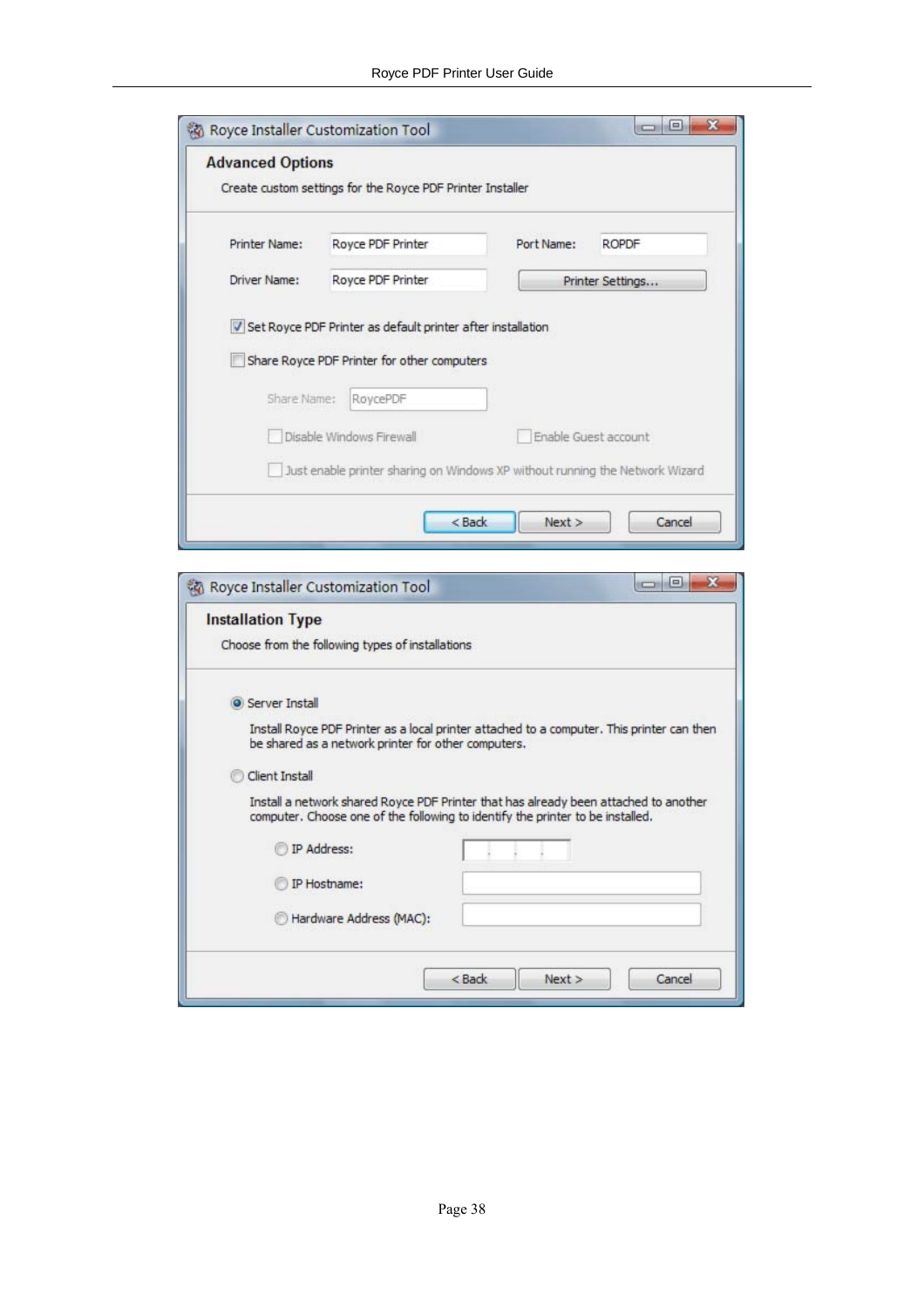| <b>Advanced Options</b> | Create custom settings for the Royce PDF Printer Installer                          |            |                      |
|-------------------------|-------------------------------------------------------------------------------------|------------|----------------------|
| Printer Name:           | Royce PDF Printer                                                                   | Port Name: | ROPDE                |
| Driver Name:            | Royce PDF Printer                                                                   |            | Printer Settings     |
|                         | Set Royce PDF Printer as default printer after installation                         |            |                      |
| Share Name:             | Share Royce PDF Printer for other computers<br>RoycePDF<br>Disable Windows Firewall |            | Enable Guest account |

| <b>Additional Software</b><br>Select the additional software to install |                                                               |              |
|-------------------------------------------------------------------------|---------------------------------------------------------------|--------------|
|                                                                         |                                                               |              |
| V User Guide                                                            |                                                               |              |
| V Install Notes                                                         |                                                               |              |
| V ICC Profiles                                                          |                                                               |              |
| V Driver Deployment Tool                                                |                                                               |              |
| V Installer Customization Tool                                          |                                                               |              |
| PDF Server Management Tool                                              |                                                               |              |
|                                                                         | V Web Registration Wizard (only available in evaluation copy) | Deselect All |
|                                                                         |                                                               |              |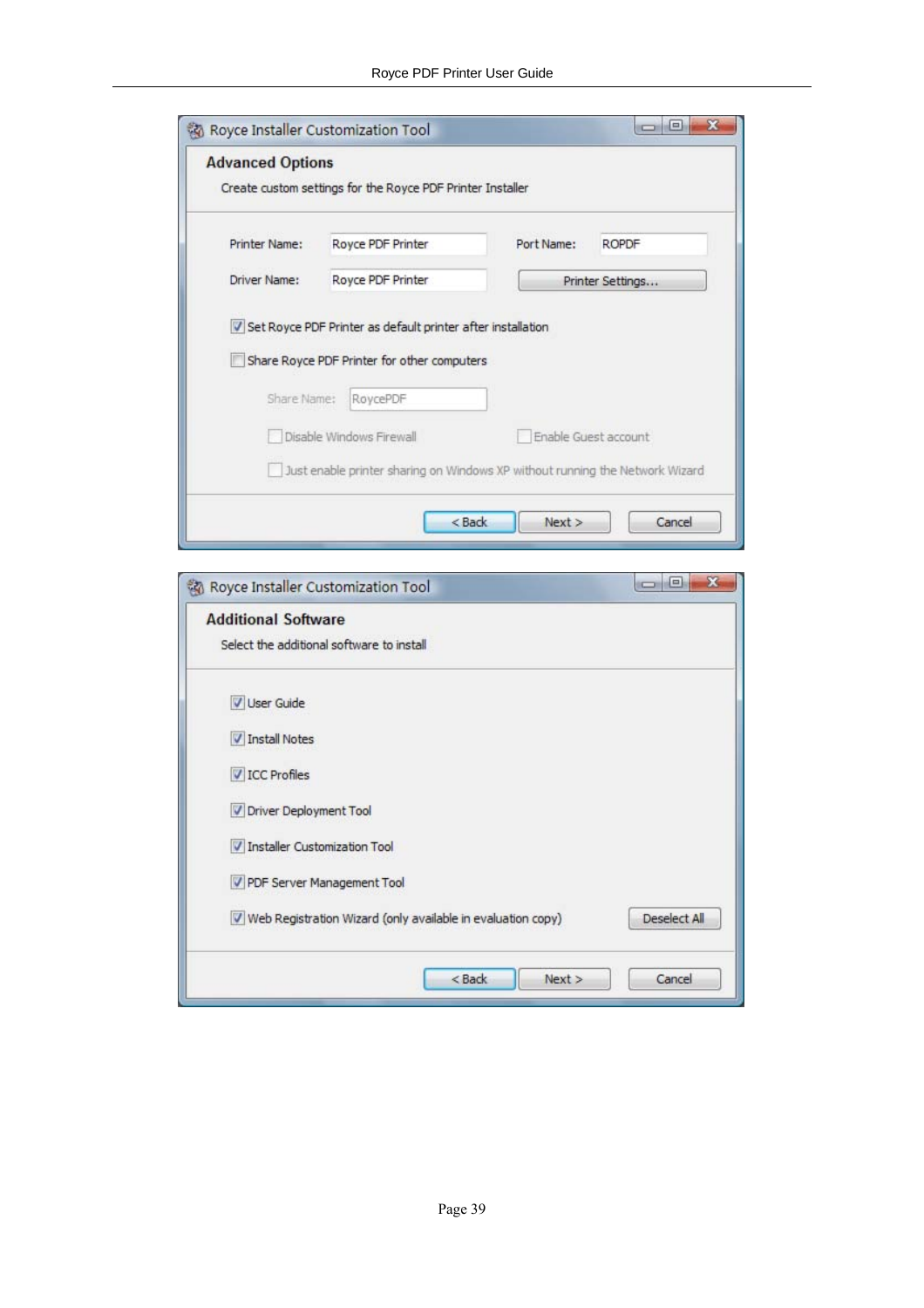| <b>Creation Options</b>                   | Select the creation options for your custom installer package |  |
|-------------------------------------------|---------------------------------------------------------------|--|
| User Interface                            |                                                               |  |
| O Wizard Mode (User interaction required) |                                                               |  |
|                                           | Automatic Mode (Installation with progress indicator)         |  |
|                                           | Silent Mode (Installation without any user interaction)       |  |
| Output Format                             |                                                               |  |
| O EXE                                     | MSI                                                           |  |
| ZIP                                       | CD-ROM                                                        |  |
| CAB                                       | Directory                                                     |  |
|                                           |                                                               |  |

| <b>Custom Installer Location</b>                                    |        |
|---------------------------------------------------------------------|--------|
| Select a location to save the customized installer                  |        |
| Network Path                                                        |        |
| Location:                                                           |        |
| C: RoycePDF                                                         |        |
|                                                                     | Browse |
| V Allow the end user to change the destination location at run time |        |
|                                                                     |        |
|                                                                     |        |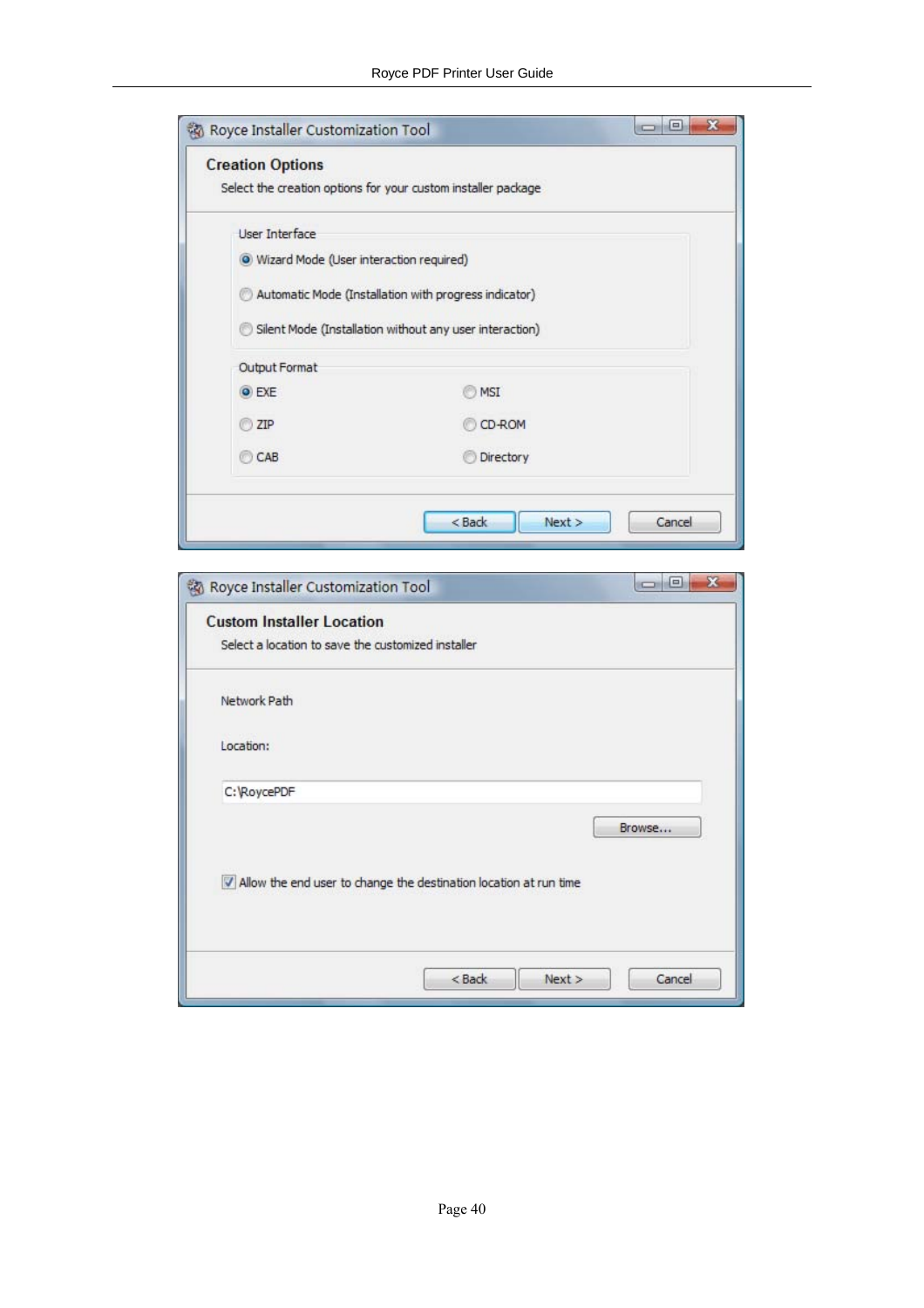## **Driver Deployment Tool**

**Deploy Royce PDF printer driver across your organization!**

The Driver Deployment Tool is a tool that deploys Royce PDF printer driver on multiple machines. Network administrators can preconfigure this PDF printer driver before it is deployed on multiple workstations. All of them will share the same configuration.

This tool is a subset of the above Installer Customization Tool. The following features as available in this tool are already included in the Installer Customization Tool.

- · Set Royce PDF Printer as the default printer after installation
- Share Royce PDF Printer for other computes after installation
- Automatic installation without user interaction
- Completely silent installation that can be integrated into your environment.

To gain access to the deployment utility, select Administrator Software=>Driver Deployment Tool on the first menu screen.

| Driver Source                                                                                     |                                                                      |                |
|---------------------------------------------------------------------------------------------------|----------------------------------------------------------------------|----------------|
| C: Windows \system32\spool\drivers\w32x86<br>Driver Directory:                                    |                                                                      |                |
| Driver Version:                                                                                   | 1.0 (build 320) for Windows 2000, XP, 2003, Vista, 2008 32-bit (x86) |                |
| $\nabla$ Pre-configure this driver                                                                |                                                                      | Select Driver  |
| Install Type                                                                                      |                                                                      |                |
| $\cap$ Install the driver with progress indicator                                                 |                                                                      |                |
| C Silently install the driver (Show error messages if any)                                        |                                                                      |                |
|                                                                                                   |                                                                      |                |
| (C) Silently install the driver (Suppress all error messages potentially exposed to the end user) |                                                                      |                |
|                                                                                                   |                                                                      |                |
|                                                                                                   |                                                                      |                |
| $\triangledown$ Set the printer as default printer after installation                             |                                                                      |                |
|                                                                                                   |                                                                      |                |
| $\triangledown$ Share the printer for other computers                                             | Share Name:                                                          | RoycePDF       |
|                                                                                                   |                                                                      |                |
| Output Package:                                                                                   |                                                                      |                |
|                                                                                                   |                                                                      | Save As        |
|                                                                                                   |                                                                      |                |
|                                                                                                   |                                                                      |                |
| 0%                                                                                                |                                                                      | Create Package |
| Install Options<br>Package Target<br>Create Package                                               |                                                                      |                |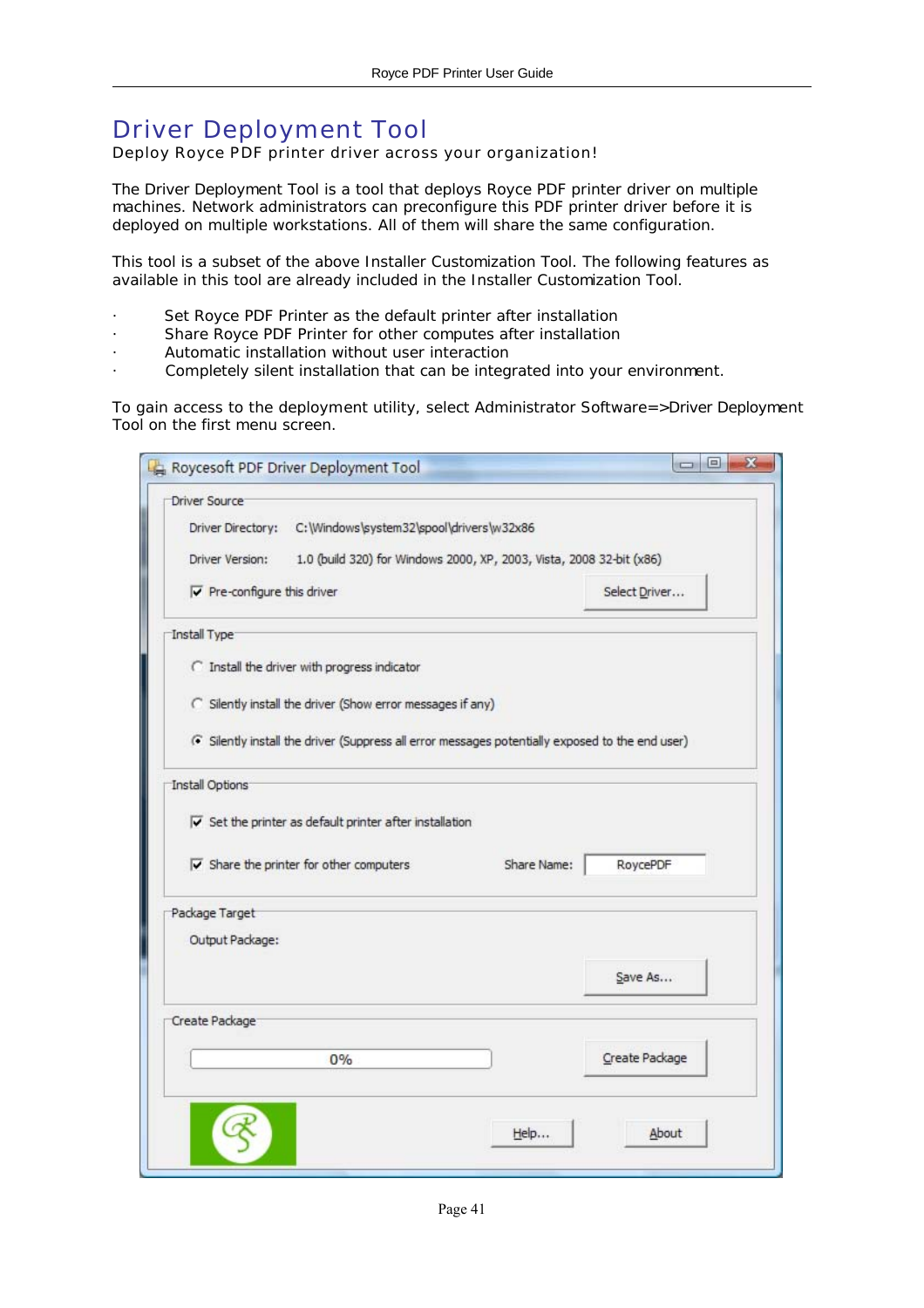To uninstall or remove the Royce PDF printer, run the created driver package with the swtich "uninstall".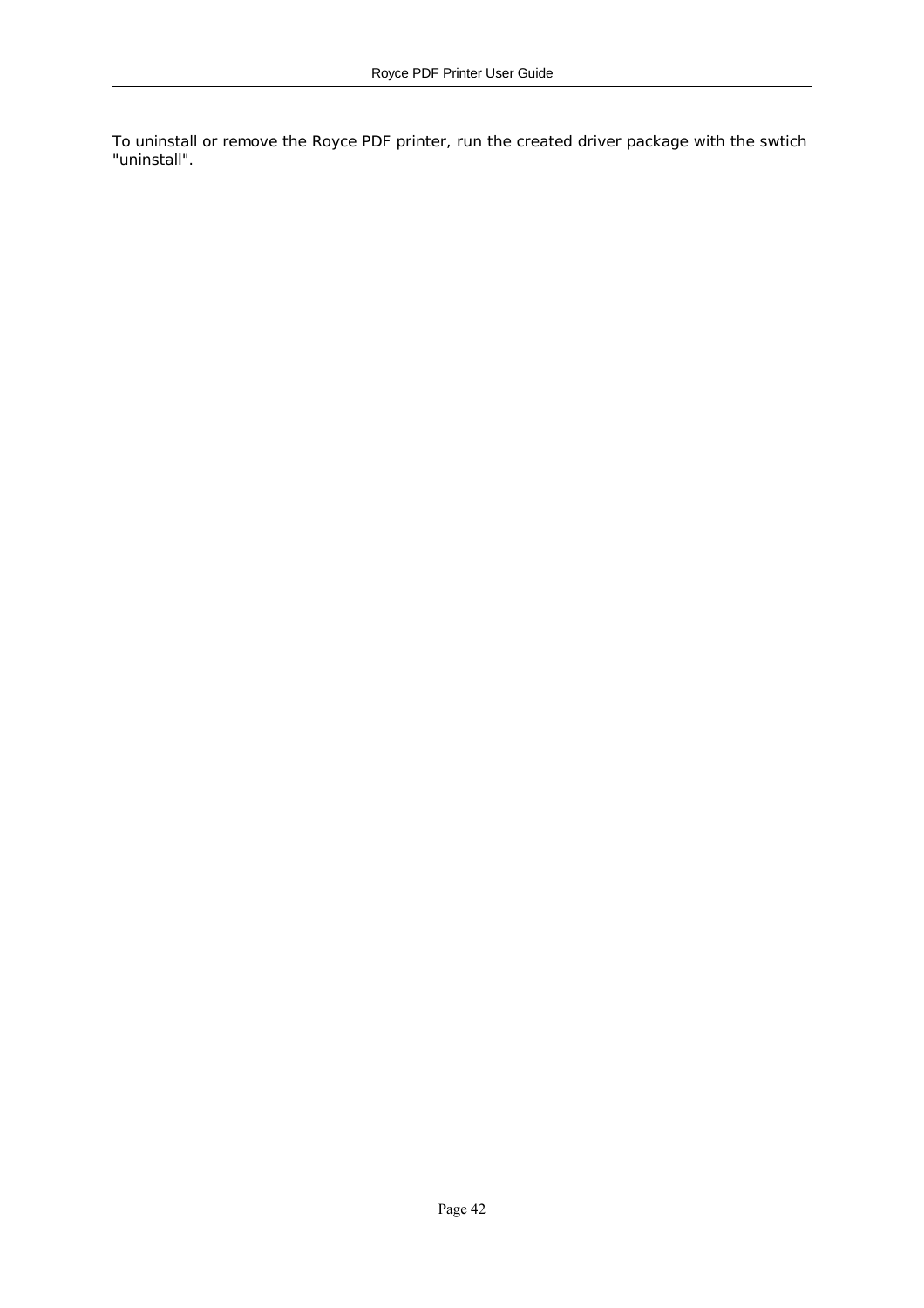#### **PDF Server Management**

**Manage PDF Print Server with ease!**

A server with a PDF printer installed is deemed as a PDF print server. PDF Server Management Utility allows you to monitor the activities of the Royce PDF Printer and other printers on your server.

PDF Server Management Utility manages your print server by providing the following functionalities to all your printers including the Royce PDF Printer,

- · Set as default printer
- · Show printers and faxes folder
- · Display printer's properties window
- · Change printer's printing preferences
- Enable and disable printer
- · Enumerate printer information and jobs in the print queue
- Share printer for other computers (Share Out)
- Install a shared printer from a remote computer (Share In)
- Export printer settings (Save Settings)
- Import printer settings (Restore Settings)



Page 43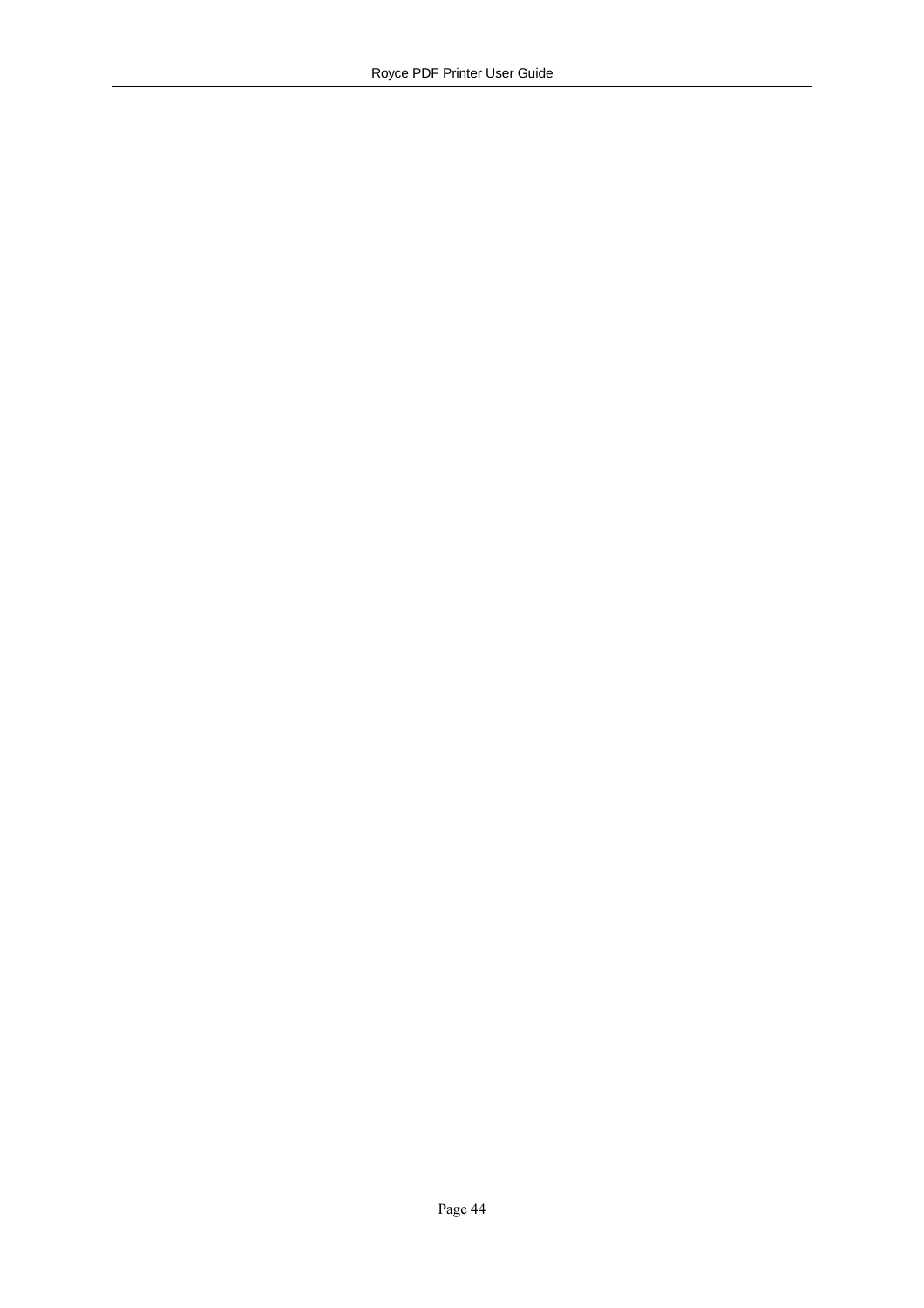# **Index**

**- C -**

Color Management 21 Create PDF 11



Document Properties 13 Document Security 23

# **- F -**

Font Embedding 19 Frequently Asked Questions 30



General Settings 15

# **- I -**

Image Compression 16



Major Features 7

# **- O -**

Online Purchase 33 Other Ways of Order 36 Output Options 25 Overwrite Options 14

# **- P -**

PDF Attachment 27 Printer Basics 6 Printer Engine Capabilities 9 Purchase Order 35

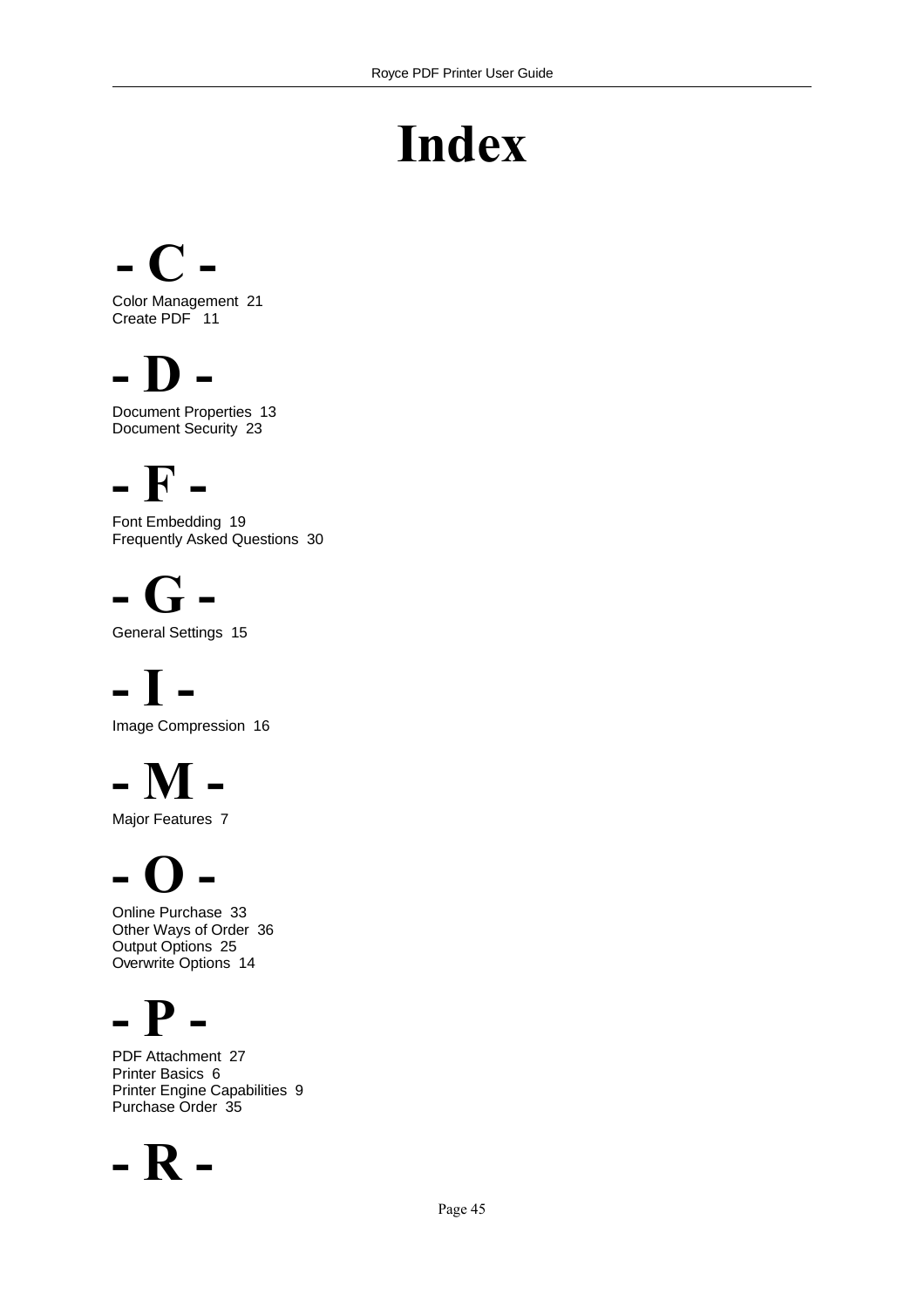Remove Watermark 28 Royce PDF Printer 4

$$
-S
$$

System Requirement 10

**- T -**

Technical Support 29 Trademark and Copyright Information 4